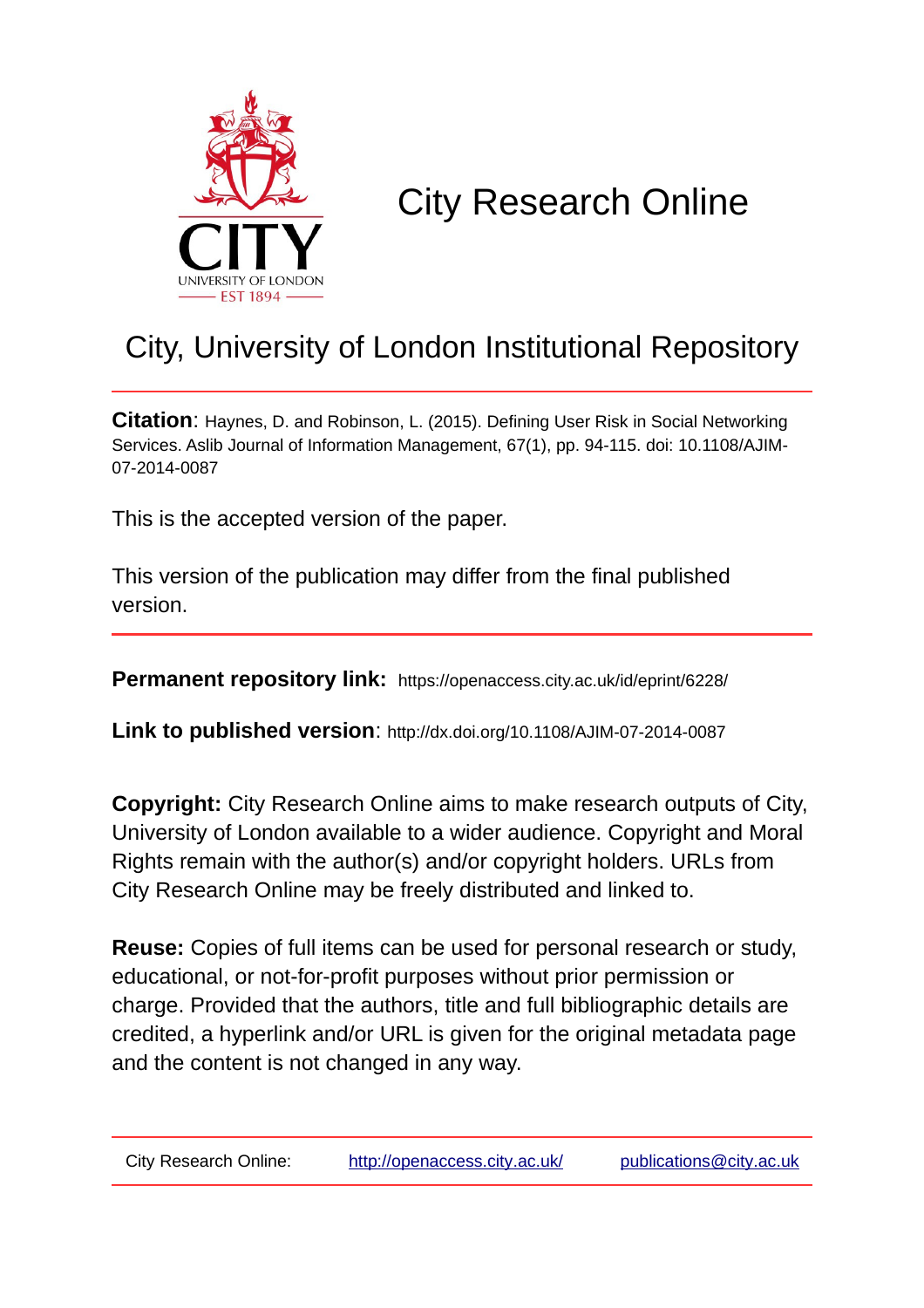**Aslib Proceedings**



#### **Defining User Risk in Social Networking Services**

|                                 | Journal:   Aslib Journal of Information Management                            |
|---------------------------------|-------------------------------------------------------------------------------|
|                                 | Manuscript ID:   AJIM-07-2014-0087.R1                                         |
| Manuscript Type: Research Paper |                                                                               |
|                                 | Keywords: social networking services, social media, regulation, risk, privacy |
|                                 |                                                                               |

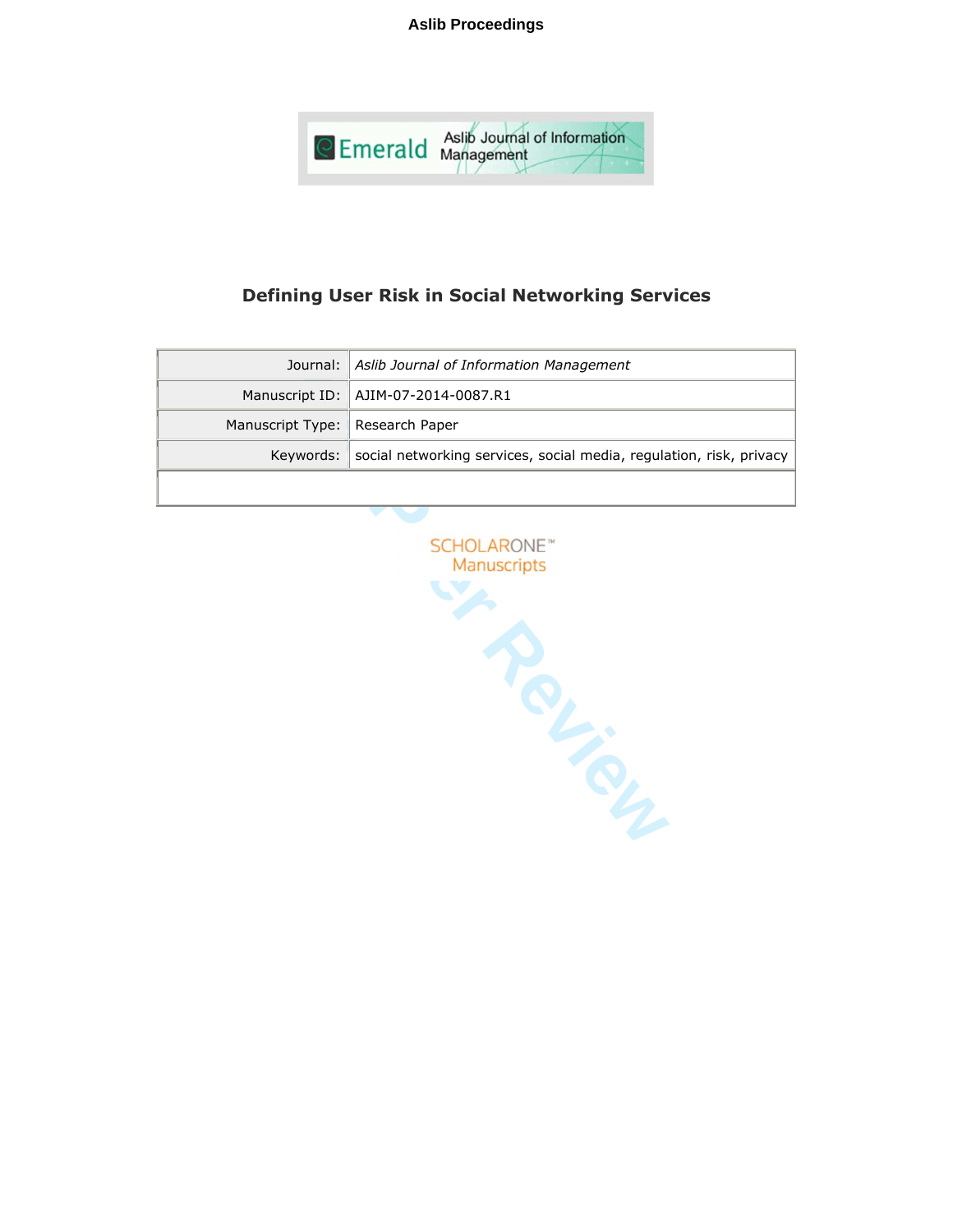# Defining User Risk in Social Networking Services

#### **Abstract**

Purpose: The purpose of this research is to identify the risks faced by users of social networking services (SNSs) in the UK and to develop a typology of risk that can be used to assess regulatory effectiveness.

Design: An initial investigation of the literature revealed no detailed taxonomies of risk in this area. Existing taxonomies were reviewed and merged with categories identified in a pilot survey and expanded in purposive sample survey directed at the library and information services (LIS) community in the UK.

Findings: Analysis of the relationships between different risk categories yielded a grouping of risks by their consequences. This aligns with one of the objectives of regulation, which is to mitigate risks.

Research implications: This research offers a tool for evaluation of different modes of regulation of social media.

Practical implications: Awareness of the risks associated with use of SNSs and wider social media contributes to the work of LIS professionals in their roles as: educators; intermediaries; and users of social media. An understanding of risk also informs the work of policy makers and legislators responsible for regulating access to personal data.

Originality: A risk-based view of regulation of personal data on SNSs has not been attempted in such a comprehensive way before.

Keywords: social networking services; social media; regulation; risk; privacy; information privacy; personal data

#### **Introduction**

#### *Background and context*

External inferent risk categories yielded at the relationships between different risk categories yielded at this aligns with one of the objectives of regulation, which is<br>s: This research offers a tool for evaluation of di Users of Social Networking Services (SNSs) make personal information available to social network providers in exchange for 'free at the point of use' services. This personal information is voluntarily provided by users, and is usually covered in the Terms and Conditions of Service or is gathered by service providers who track online behaviour using agents such as 'cookies'. Making personal data available to a wide audience exposes users to risk. Although there have been attempts to enumerate some of these risks, which are described below, there has not been a comprehensive review of the risks or any attempt to develop a model of user risk in the context of SNSs. There is a tension about the relative importance of individual and social factors in the study of information behaviour (Bawden & Robinson 2013). This is apparent in the individual response to social media and the way in which different interest groups regulate access to personal data.

An Oxis survey suggested that contrary to popular perceptions, users are becoming more aware of privacy as a concern on the Internet, especially when it comes to using social media (Dutton & Blank 2013). A comprehensive review of Facebook research in the social sciences recognised the need for researchers to analyse the risks associated with Facebook use (Wilson et al. 2012, p.216):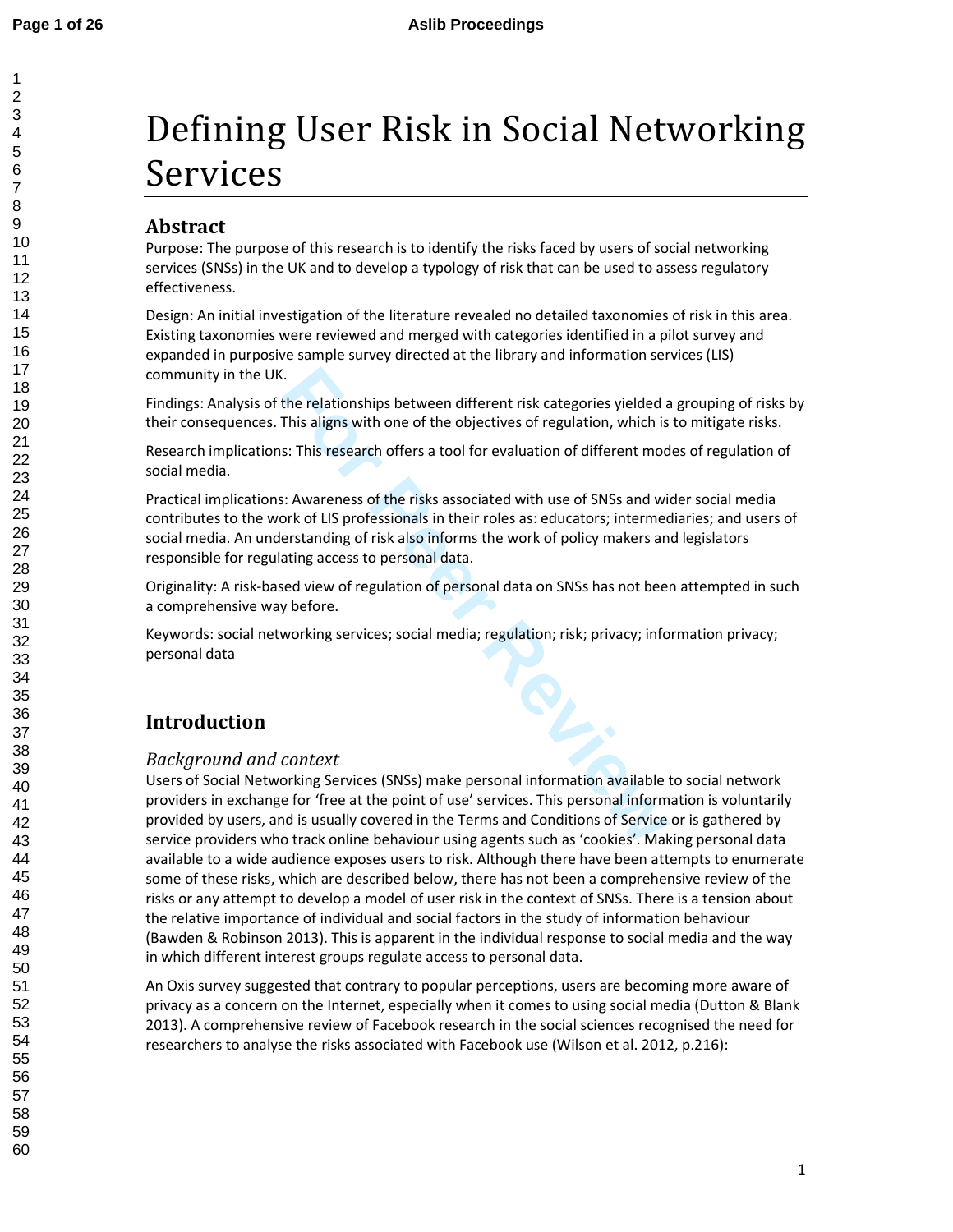*By better understanding the threats to privacy, researchers and developers can construct countermeasures to mitigate the risks, and users can take informed steps towards protection their personal information* 

This paper sets out to identify the risks to individual SNS users and to develop a model of risk that can be applied more widely to internet use and social media as they continue to evolve. The research questions were:

- What are the risks to individuals that are associated with personal data on SNSs?
- Is there an existing typology of individual risk that adequately covers SNSs?
- Can a model of risks to users be used to differentiate between possible regulatory responses?

Regulation is one area where an up-to-date and relevant model of risk could contribute to improved protection of users. Risk-based regulation has emerged as a dominant approach in Europe and the UK in the last few decades. Baldwin, Cave and Lodge (2012, p.83) suggest that *"Regulation can be seen as being inherently about the control of risks…"*. This is a view supported by Hutter (2006, p.205): *"...regulation has come to be defined as controlling and also as a way of managing risks*".

#### *Methodology*

In order to address these questions, this research was based on a systematic review of the literature, and a survey of information professionals in the UK. Modelling techniques were used to develop a concept of risk that is relevant to internet use and, more specifically, to SNSs. The literature review identified general risk typologies which were analysed in terms of: their applicability to SNSs; their focus on risk to individuals; and their ability to distinguish between types of risk to individuals.

cades. Baldwin, Cave and Lodge (2012, p.83) suggest that "*f*"<br>*fuly about the control of risks...*". This is a view supported by<br>*has come to be defined as controlling and also as a way of t*<br>assement to internet use and, A survey of library and information service (LIS) professionals in 2014 provided insight into the perceived importance of different risk categories (Appendix A). This sector was chosen because it is a well-developed professional group representing users (many LIS staff act as intermediaries), and who are information literate and are therefore likely to be exposed to a wide range of online scenarios. It is also a cohesive group with a track record of active use of social media (Cooke & Hall 2013). The survey was directed at UK users of SNSs using a filter question at the start of the survey to exclude non-UK users. This was cross-checked against the location of the IP Address of the device accessing the survey and logged by SurveyGizmo. The survey objective was to identify the range of risks to which users are exposed and to gain some insight into the perceptions of risk and priorities for managing risk. The survey was based on purposive sampling directed at LIS professionals in the UK, using a variety of forums (listed in Appendix B) to generate a snowball effect (David & Sutton 2011, p.232). Participants were encouraged to publicise the survey through their own professional and personal networks.

A model of risks was developed from an analysis of the consolidated lists of risks identified in the survey and the literature. A typology was developed which formed the basis of a model of personal risk in SNSs. The event and consequence of each risk was analysed to identify the relationship between the risks and to develop a definitive set of outcomes which might have the potential as a tool to evaluate different regulatory approaches.

#### *Privacy and risk*

Information privacy is an important aspect of any discussion about personal data on SNSs. The volume of personal data available on SNSs puts it firmly in the category of 'big data'. It has been suggested that when dealing with big data *"the change of scale leads to a change of state"* and that *"this transformation not only makes protecting privacy much harder, but also presents an entirely new menace: penalties based on propensities"* (Mayer-Schönberger & Cukier 2013, p.151). For instance, where security agencies try to prevent terrorist acts by pre-empting them, individuals are targeted and may be arrested or have their movements restricted without being convicted of any crime. Another problem is 'fetishizing'. This is a common fallacy identified elsewhere (Hansson

 $\mathbf{1}$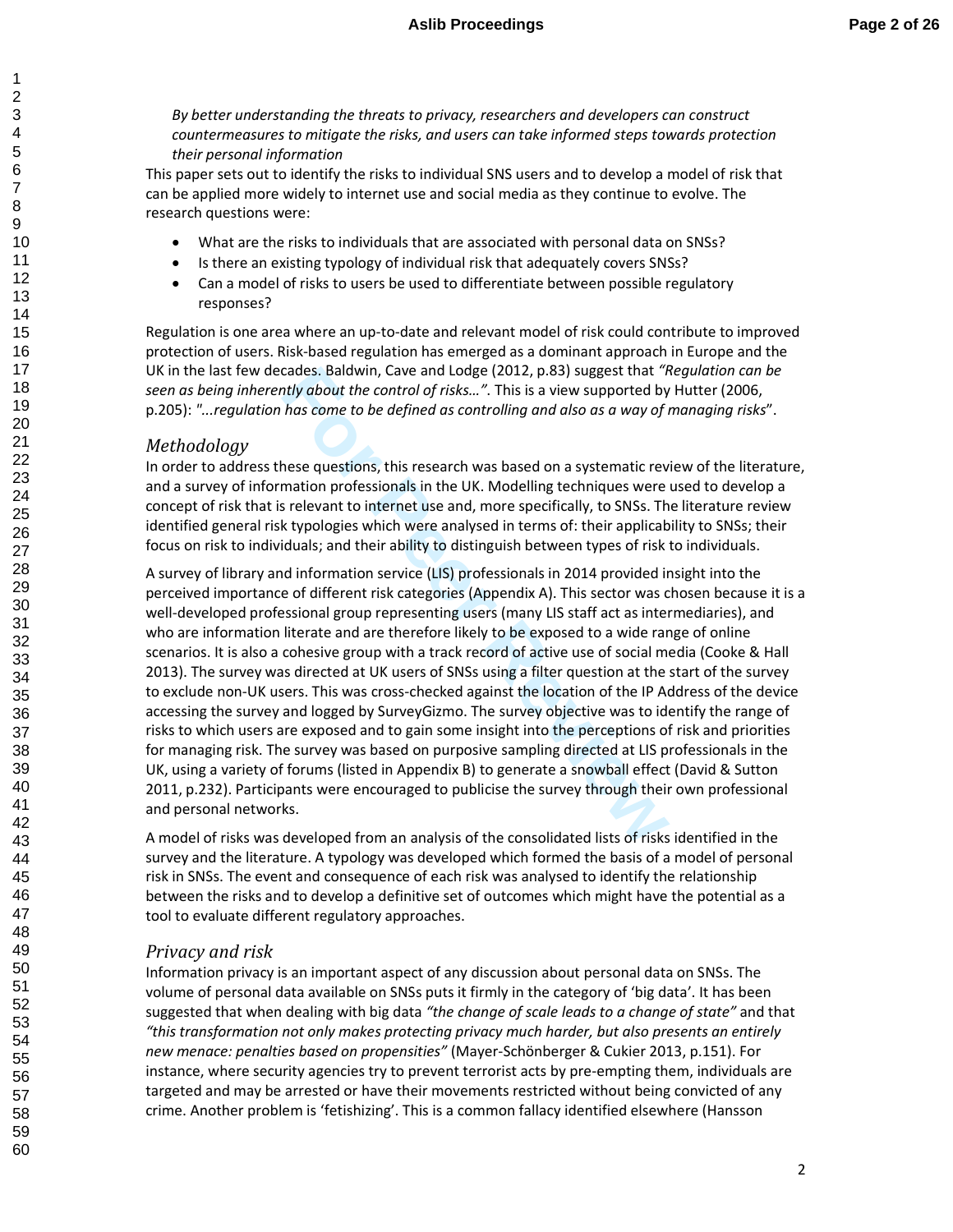$\mathbf{1}$ 

2004), where because the picture provided by big data is so compelling, it becomes the over-riding factor in making a decision or judgement.

A UNESCO report identified a range of privacy issues associated with the Internet. While these are not expressed as risks they could lead to users being exposed to risks. The issues identified are:

- User identification unique identifiers, cookies and other forms of user identification
- Adware, spyware and malware conduct covert data logging and surveillance
- Deep packet inspection (DPI)
- Pervasive geo-location technology: an emerging threat to Internet privacy
- Data processing and facial recognition
- Internet surveillance technology

(Mendel et al. 2012, pp.39–49)

Anderson (2013) talks about the difficulty of applying technical 'quick fixes' to complex social systems. This can lead to mismatches between users' expectations and the behaviour of SNSs. He identifies a number of scenarios to illustrate this:

- Attacker re-posted private entries which included sensitive information in a more public forum
- Permissive default privacy settings
- Changes to privacy settings by SNS provider without consent of users. This means that formerly private friends lists are exposed to public view
- Apps developers harvesting personal data to third-party advertisers and data aggregators (in breach of terms of reference)
- Cautious users unwilling to expose themselves to risk and thus being severely limited in what they can do

**Follow the difficulty of applying technical 'quick fixes' to commatches between users' expectations and the behalam of f scenarios to illustrate this:**<br> **For Perromations of illustrate this:**<br> **For Perromation included se** He goes on to point out that the big differences in power between service providers and users, effectively mean that users have little choice or control over their own data once they sign up to SNSs.

Nissenbaum (2010) identifies three types of privacy issue in social media:

- 1. Individuals post information about themselves, which later gets them into trouble, with an employer, for instance
- 2. Posting information about other people, often without their explicit permission can cause problems. Even where there are remedies, such as removing tags from photos, the photos may still remain on the system
- 3. Harvesting and use of personal data on social networks by advertisers

(Nissenbaum 2010)

#### **Defining risk**

Risk is an elusive concept based on the notion of uncertainty sometimes expressed in terms of the probability of an adverse event occurring. Commonly-used definitions of risk as *"a situation involving exposure to danger"* or *"the possibility that something unpleasant or unwelcome will happen"* are not very specific and need to be pinned down (Pearsall & Hanks 1999, p.1602). The international standard on risk management starts with an even more general definition *"effect of uncertainty on objectives"* and goes on to say that *"An effect is a deviation from the expected – positive and/or negative"*. The Standard does eventually provide a more specific definition: *"Risk is often expressed in terms of a combination of the consequences of an event (including changes in circumstances) and the associated likelihood of occurrence"* (British Standards Institution 2010). However risk is more widely understood to be an event with a negative outcome, in other words, a threat: "*Risk refers to uncertainty about and severity of the events and consequences (or outcomes) of an activity with*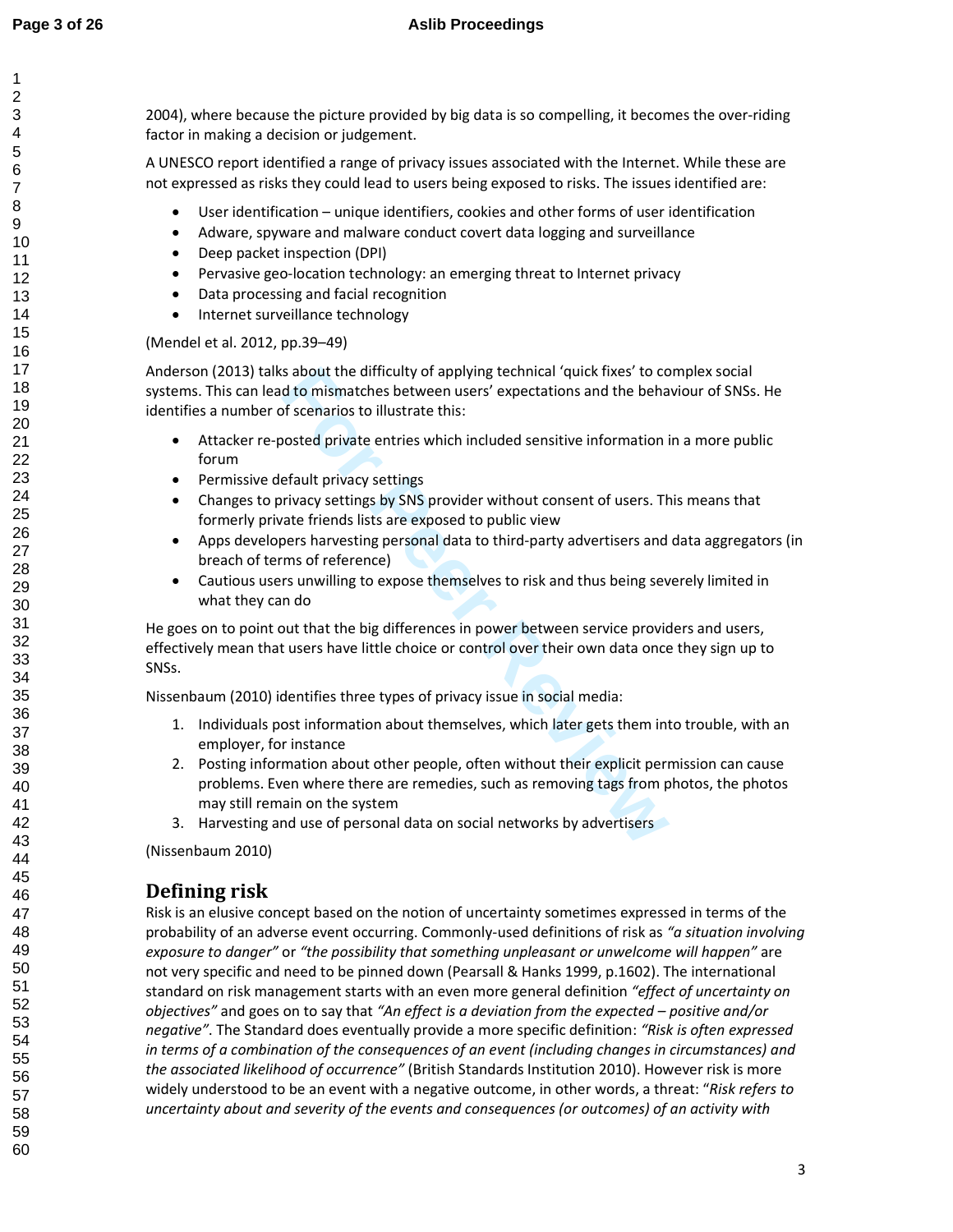*respect to something that humans value*" (Aven & Renn 2009, p.2). From the regulatory sphere a working definition is: *"…risk is usually defined as the probability of a particular event (or hazard) occurring and the consequent severity of the impact of that event"* (Baldwin et al. 2012, p.82).

For the purposes of this paper risk is defined as an uncertain event which has an adverse impact on an activity or outcome. Applied here, risk is an event of unknown probability of occurrence involving personal data on an SNS that has a negative impact on that person. For instance, an individual's data might be copied for the purposes of fraud, resulting in that individual suffering financial loss.

#### **Typologies of Risk in the Literature**

#### *A general typology of risk*

Some early commentators have attempted to identify risks associated with the use of SNSs (Rosenblum 2007). However going back to more general approaches to risk identification provides a wider picture. There can be a distinction between physical and social risks which can be integrated (Macgill & Siu 2005, pp.1108–1110). Tulloch (2006, pp.132–133) adopts a social approach to risk:

*Thus, it seems clear that current research is positively engaged with the construction of self-identities in conditions of risk that these frequently take account of the reflexive concern for dialogic negotiation within and between everyday 'lay voices' and professionals, and that by and large this work ... embeds 'wider social understanding' analysis in quite traditional understandings of the 'otherness' of age, gender, sexual preference, class, and (dis)ability*.

rators have attempted to identify risks associated with the under<br>owever going back to more general approaches to risk iden<br>can be a distinction between physical and social risks which<br>pp.1108–1110). Tulloch (2006, pp.132– Swedlow and associates' (2009, p.237) research into risk and regulation is based on the *"construction of a universe of nearly 3,000 risks…over a thirty-five year period"*. This provides a comprehensive view of the types of risk that exist generally and is used as a starting point for identifying and categorising the risks faced by SNS users. Some of these risks would arise directly from misuse of data; others are related to the data held about individual history, behaviour and preferences. The following categories from this 'universe' of risks might be applicable to social media and specifically to SNSs:

**Crime and violence** – There have been a number of court cases where revealing personal data of individuals on social media has exposed them to threats of violence or to harassment (Agate & Ledward 2013)

**Recreation** – A great deal of use of social networks is for recreation rather than professional purposes and it could be argued that the other risks associated with social media fall into this category

**War, security and terrorism** – With the WikiLeaks revelations starting in 2010 and the NSA scandal in 2013 the press has paid particular attention to the security aspects of personal information (Leigh & Harding 2011; BBC News 2012; Greenwald 2013). The risks to users are two-fold. The first is that identifying information on social networks may be used to victimise or persecute an individual by a state or terrorist organisation. The second is that an individual's identity may be stolen for use by terrorists or by state security agencies and in doing so potentially expose them to harm

**Political, social and financial** – Political, social and financial harm can arise from identity theft. For example, if sufficient biometric data is available on a users' profile it may be possible to set up a false identity to gain access to credit or to purchase products with no intention of paying. The individual whose identity has been stolen may be pursued for payment and may even be liable for debts and costs incurred through the fraud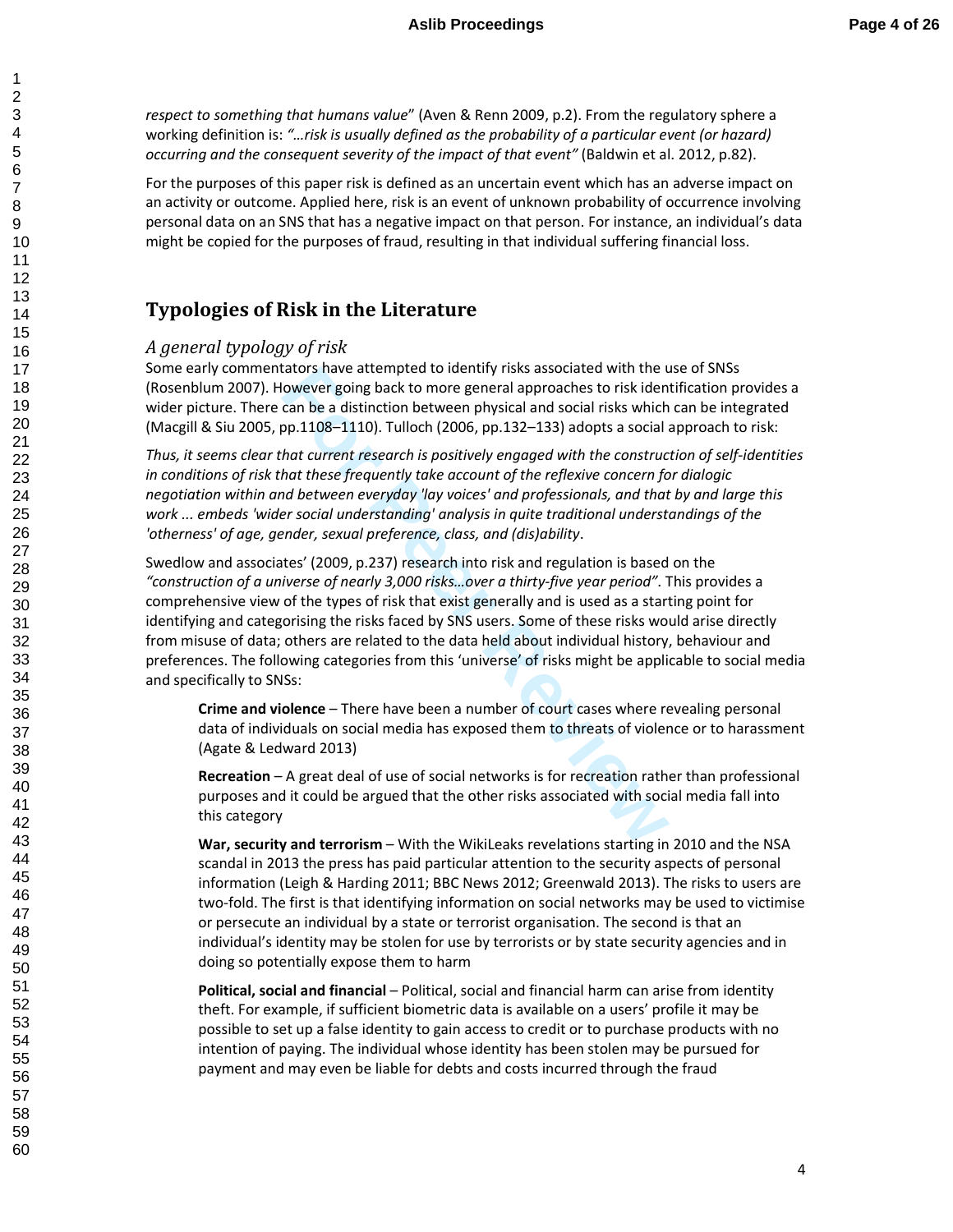#### **Page 5 of 26 Aslib Proceedings**

**Social risks** may include ostracism because of private information being made available inadvertently to a wider audience than intended. For example expression of views that are not compatible with a community's mores (whether it be a religious group, a political party or an ethnically-based group) may lead to some kind of sanction or even expulsion from that group

**Human disease / health** – Mental health falls under this category. Cases where vulnerable young people have been driven to suicide because of harassment and bullying are an extreme example of this (Wakefield 2014). Less extreme, but nonetheless distressing, may be social isolation and associated depression. Even an affront to an individual's self-esteem and confidence is a potential threat to mental well-being

**Occupational** – Some employers admit that they search the social media profiles of potential employees and take the results into account in their recruitment decisions (Rosenblum 2007, p.46). It is also an issue for employees who use social media in their private lives to express their views. If an employer deems this to be detrimental to their business or incompatible with their views, it could result in disciplinary action or even dismissal

It is also an issue for employees who use social media in the<br>views. If an employer deems this to be detrimental to their<br>with their views, it could result in disciplinary action or eve<br>**oducts** – Consumer products are ass **Consumer products** – Consumer products are associated with advertising and this is one of the major areas of concern of many users (Rosenblum 2007, pp.46–47). Behavioural advertising depends on tracking online browsing behaviour and sites visited in order to deduce the interests of the user and target them with advertising for products that they are likely to be interested in. The impact on users could be described in terms of nuisance caused or possible social isolation

**Related risks** – A number of the general risks identified are not core to SNS use but may be associated with it in some way. For example, the following would also affect the political, social and financial risks faced by individual users:

- Alcohol, tobacco, and other drugs
- Medication and medical treatment
- Toxic substances
- Human disease / health

In all of these cases the risk is associated with information about these activities being available on personal profiles via social networks. So for instance an indication of previous problems with drug abuse may prejudice employment prospects, and health problems revealed online may affect insurance premiums.

#### *Other risk typologies*

Other researchers looking at the Internet have provided more relevant categories of risks that might be associated with use of social media (McDonald 2013; Farr 2013; Solovic 2013; Mann 2009). These can be broken down into risk events and associated consequences. Table 1 shows these risks grouped into nine main headings.

-Take in Table No. 1-

#### *Risks identified in European Union legislation*

On social networks the European Economic and Social Committee issued an opinion, which particularly highlights the risks to children and "*those with poor digital literacy*"(European Economic and Social Committee 2010). It identified the concerns about "the risks of the illegal and abusive use *of SNS, which rides roughshod over a number of basic human rights*." It identified threats to individuals (particularly to children) and more generic risks that happen to users of SNSs. Risks that might be relevant in the workplace include:

Cyber-bullying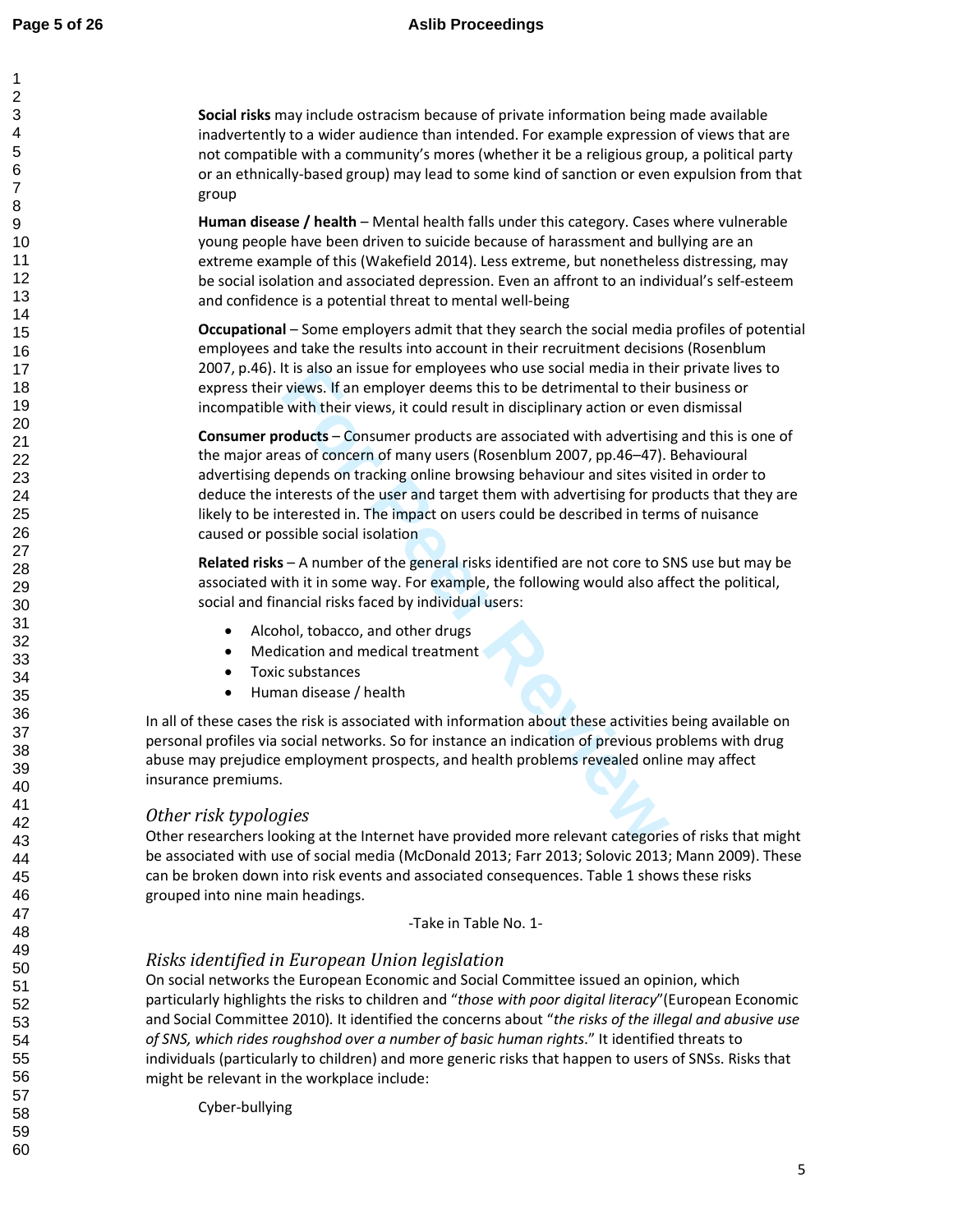Privacy breaches Reputational damage Assault on personal dignity

As well as hazards associated with geo-tagging, and facial recognition technologies, spreading of viruses via social media was also identified.

#### *Risks associated with geo-location data*

Geo-location data is an increasingly important part of the delivery of SNSs. By allowing their location to be uploaded by mobile service providers and applications providers, users benefit from enhanced services such as location of nearby restaurants, identification of friends in the vicinity and local maps. However there are also concerns about the risks that users are exposed to when their location data is available. This is a problem that the European Commission is well aware of (Article 29 Working Party 2013).

isms by which geo-location data is gathered or can be recore some concerns about the resulting loss of privacy (Andriend colleagues (2013) go on to enumerate the ways in which g<br>mobile device is in use it sends a signal to A number of mechanisms by which geo-location data is gathered or can be reconstructed have been identified. These raise some concerns about the resulting loss of privacy (Andrienko & Andrienko 2012). Andrienko and colleagues (2013) go on to enumerate the ways in which geo-location data is gathered:

- Whenever a mobile device is in use it sends a signal to the service provider. However the provider can send a silent text message to force active communication without alerting the user
- Call data records are another source of geo-location data, which came to prominence in the NSA revelations in 2013 and these can give time-based data on movements (Greenwald 2013)
- Signal strength data can be used to triangulate the position of a mobile device
- Users often consent (not always in an informed way) to their location being identified by apps providers or the mobile service provider for enhanced services. This data might be associated with the user ID which has obvious privacy implications
- Anonymous location data seems to provide better protection, although the authors show how identity and even time-based movement data can be reconstructed
- Some non-location data such as accelerometer data, which is freely available from some devices, can be used to deduce the location with a reasonable degree of accuracy

The description of these mechanisms helps to highlight how easy it is for geo-location data to be gathered without the knowledge or understanding of the user, and how this information is available to service providers, mobile operators and apps providers.

#### **Risks Identified in the Survey**

The survey of UK-based LIS professionals ranked risks to provide an indication of priorities. The score is a weighted calculation. In Table 2 the item with the highest score is ranked first. In each case the score is the sum of all weighted rank counts:

#### -Take in Table No. 2-

'Identity theft' and 'Strangers being able to see sensitive personal details' both had high scores in the ranking. Identity theft can itself expose users to other risks such as fraud (ranked 4) and one of the consequences can be financial loss. For instance, if a user's identity is used to apply for a loan or credit facilities, the victim may be left with the liability to pay back the loan.

'Strangers being able to see sensitive personal details' ranked much more highly than 'Friends, family and colleagues being able to see sensitive details'. There is a dual risk of strangers seeing personal details – firstly as a means to commit fraud, and secondly because it exposes users to discrimination

1  $\overline{2}$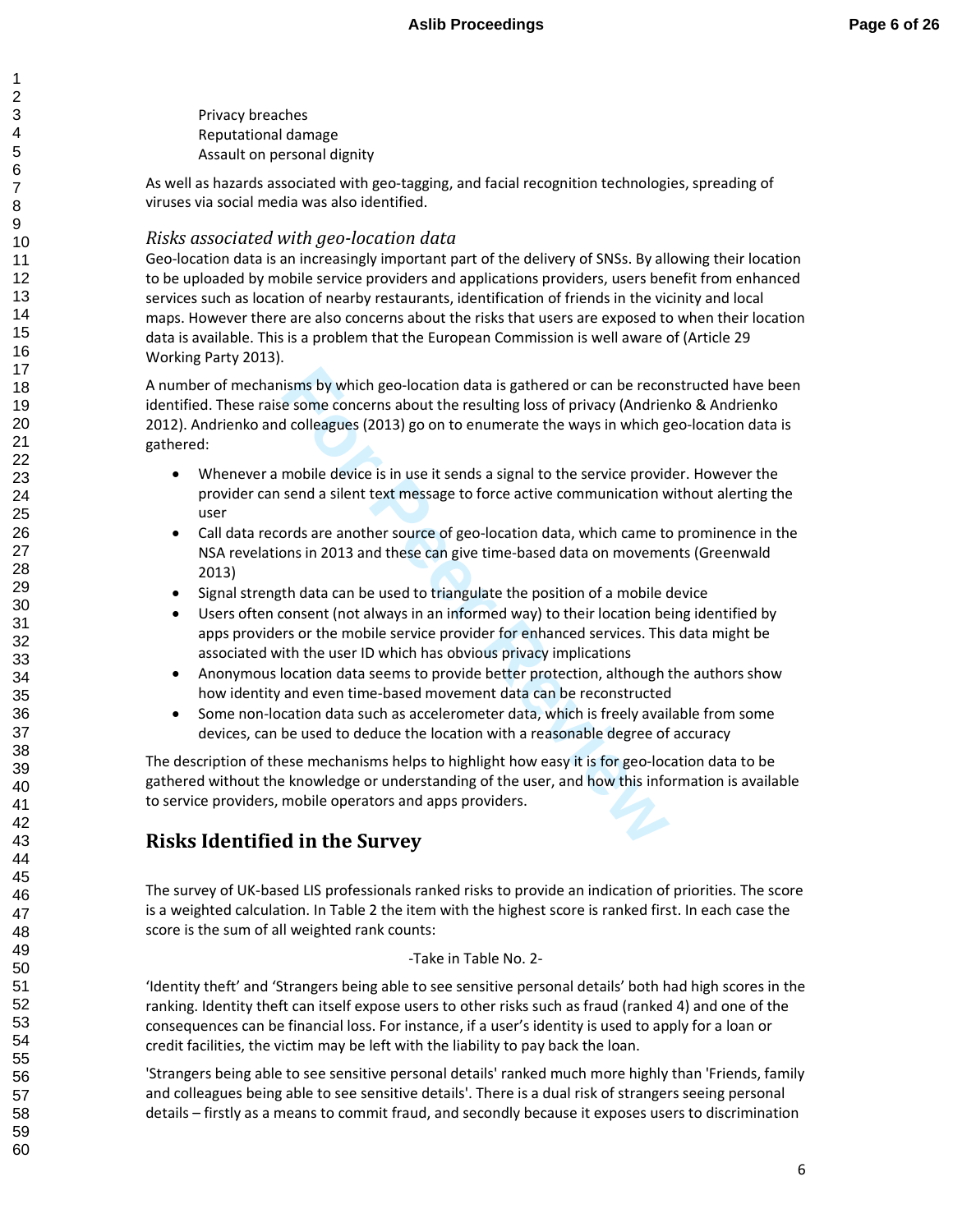$\mathbf{1}$ 

by potential or actual employers, for instance. Additional comments from users were concerns about reputational damage and loss of face. Personal information may be exposed by the actions of others, such as when friends mention an individual or tag photographs or other entries with their names (Thomas et al. 2010).

Some of the risks may have consequences that are more to do with social awkwardness or annoyance rather than loss of money or physical threat. For instance, targeting by advertisers may be irritating rather than life-threatening. Potentially there is the loss of face if another person makes assumptions about an individual on the basis of advertising that appears on a screen. There is also the inconvenience of screen clutter and slowing down of browsers if there is a lot of graphics or moving images to download.

#### **A consolidated model of risk**

#### *Developing a typology of risk*

Consolidation of these risk categories yields a typology of risk related to use of SNSs. However not all these risks are related to access to personal data, but relate to intellectual property, security and organisational issues.

Three approaches to devising a typology of risk for this domain were considered. Risks can be categorised by:

Risk event Stakeholder affected Consequence

#### *Risk event*

**For the Solution Solution** of risk related to use of SI at the serisk categories yields a typology of risk relate to intellectual prope<br> **For All of the Solution Solution** were considered.<br> **For All of the Solution Soluti** A risk consists of an event, for which there is a degree of uncertainty about whether it will occur AND the consequence or outcome should it occur. The first part of this definition is the 'risk event'. Risks can be categorized according to a universal set of risks such as those identified by researchers at Duke University and Northern Illinois University (Swedlow et al. 2009). These are based on risk events or threats. This categorisation does not take into account severity, or impact, or which stakeholders are affected.

Some threats or risks could fall under more than one heading. For instance, identity theft could be under 'Crime and Violence', if it leads to fraud and eventual financial loss to the individual whose data was 'stolen'. It could also be under 'War Security and Terrorism', where identity theft (the same event) results in a different outcome – a terrorist using an alias to escape detection, for instance. It could be argued that this might expose an individual to even greater harm such as the loss of liberty or even loss of life.

#### *Stakeholder affected*

Risks can be analysed in terms of the stakeholders. In a pilot investigation prior to the survey the SNS stakeholders were identified as: users, service providers, advertisers, employers, and government. However because this study is considering the risks associated with allowing access to personal data on SNSs, it is not surprising that the majority of risks will primarily affect users. Indeed a preliminary analysis of the risks identified to date (Table 1) bears this out. Apart from work-related risks which primarily affect employers, the remaining risks all have some direct impact on users.

Although main risks are faced by users, release of personal data can have a negative impact on employers by damaging reputations or exposing them to legal action or prosecution. There might be wider risks to government or society if personal data is misappropriated and used for terrorist activities or economic sabotage, for instance. Many of the risks to employers of using SNSs in the workplace are not related to access to personal data. They include issues such as: time wasting,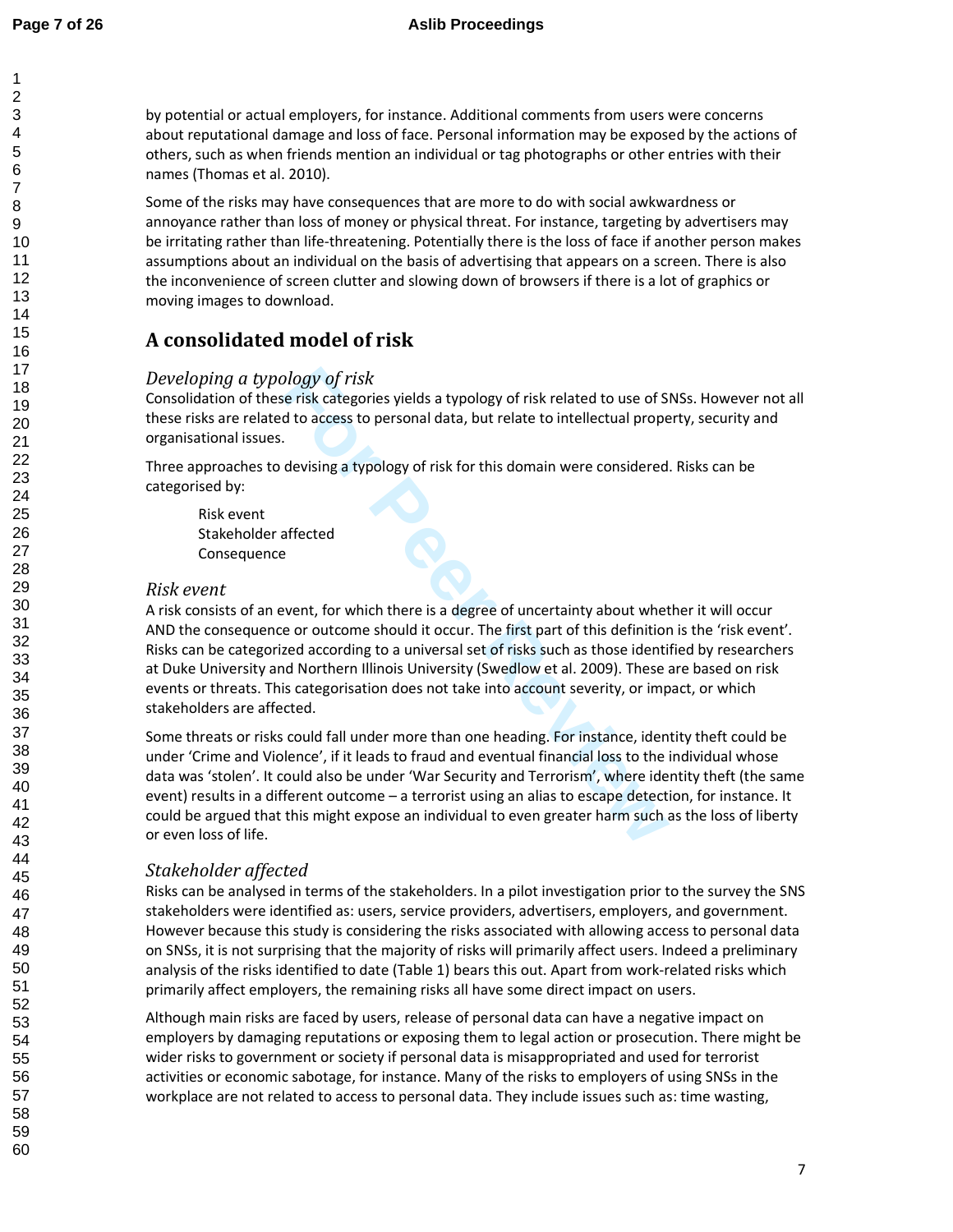security breaches, copyright, and libel where staff members post inappropriate materials on an SNS site during work hours or on a site with a strong presence by or association with the employer.

The other side of the argument is determining who benefits from access to personal data. Advertisers, and those that pay them or whom they pay, benefit directly from accessing personal data, consolidated or not. Indirectly government benefits because of increased tax revenue from the resulting economic activity. Potentially users also benefit – because of more tailored experience of services and targeted advertising – presumably some value is perceived otherwise no-one would follow the links and there would be no point in advertisers using this as a method of gaining new custom.

#### *Consequence*

The risks identified when the EU's Data Protection Directive was being developed can be divided into two categories: tangible risks; and intangible risks (Lynskey 2012):

Tangible risks

- **Discrimination**
- Identity theft
- Abuse of power by the state
- Physical harm

Intangible risks

- The chilling effect
- The feeling of helplessness
- The apprehension of future harm

This grouping moves towards the idea of categorising risks by their consequences rather than by the nature of the risk event. This can be further refined by concentrating on consequences to users specifically (see Table 3). This provides a means of quantifying the risks, banding them in risk severity categories, or at least a relative ranking.

#### -Take in Table No. 3-

**Formulation**<br> **Formulation**<br> **Formulation**<br> **Formulation**<br> **Formulation**<br> **Formulation**<br> **Formulation**<br> **Formulation**<br> **Formulation**<br> **Formulation**<br> **Formulation**<br> **Formulation**<br> **Formulation**<br> **Formulation**<br> **Formulation** Although this is a useful model, one event could lead to several different consequences. For instance loss of personal data (an event) could lead to harassment (consequence) or fraud (consequence). One consequence could also have several different causes. For example, financial loss could be as a result of following up inappropriate advertising, or it could be because of identity theft, or because of discrimination by prospective employers who have gained access to personal profiles.

A further complication is that a consequence such as cyber-bullying arising from exposure of sensitive data to an inappropriately wide group, could itself lead to further consequences such as self-harm, loss of self-esteem and social isolation.

From the early days of SNSs researchers have identified different standards of behaviour on the internet as a potential source of risk: "*This artificial sense of the anonymity of Net communications leads people to actually lower their inhibitions, and to feel protected from the consequences of their speech*" (Rosenblum 2007, p.45).

#### **Discussion**

#### *A risk model for SNSs*

Any categorisation is to some extent arbitrary and so it is necessary to identify what criteria are used to select an appropriate approach. Very few commentators in this area have explicitly selected one or other of the three approaches discussed in this paper – analysis by: risk event; stakeholder; or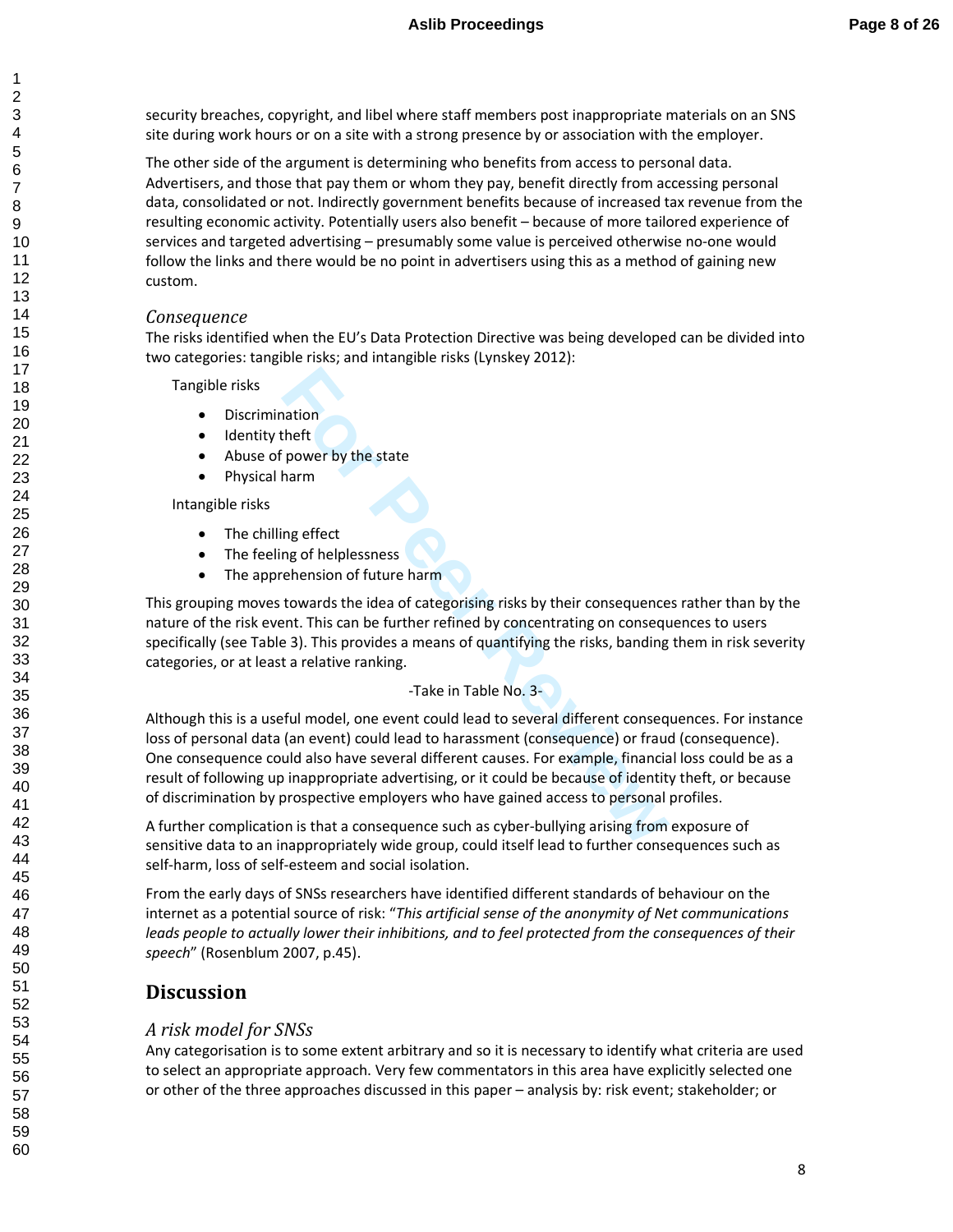123456789

consequence. For the purposes of this study the key consideration is whether this allows differentiation of risks in terms of possible regulatory responses.

Swedlow and colleagues (2009) analysed by risk event using categories that are too general for this study. The majority of relevant risks that they have identified, fall into a single category – Political, social and financial risks. The categories defined do not deal very well with the consequences of risk events such as: harassment; nuisance; loss of dignity; or invasion of privacy.

The stakeholder approach is used by other researchers focusing on risks specifically associated with SNS use from an employer's perspective (Langheinrich & Karjoth 2010). They go beyond the scope of this study by including risks associated with company information as well as general exposure on social networks. However they identify many relevant risks and this coupled with other analyses that focus on the user perspective, results in a list of risks based on stakeholder groups. This offers a method for investigating the effects of regulation (Ellison & Boyd 2013). The same event (e.g. sharing personal data with advertisers) may have quite different effects on each group. For instance, making personal data available to the partners of an SNS provider may be good for advertisers and some consumers, and bad for other users (especially those not looking to purchase).

There are two main problems with the stakeholder approach. The first is that the majority of risks associated with inappropriate access to personal data will directly affect the user. As this study is concerned with risks to individuals, this is not a good way of distinguishing between risks. The other problem is that the list is long and un-differentiated within these two main categories, with overlap and potential gaps in coverage.

The third approach analyses risk in terms of its consequences and this provides a smaller number of main headings under which risks can be grouped (see Table 3). This approach also allows addition of a stakeholder aspect so that analysis by this criterion is also possible.

**Four Solution** and the partners of a SNS provider may be good for a swallable to the partners of an SNS provider may be good for bad for other users (especially those not looking to purchar<br>oroblems with the stakeholder a The survey brought in wider perspectives on what the risks to individuals were and how those risks interacted. Analysis of the risks identified and the relationships between those risks provides a clear distinction between risk events and their consequences. A map of the relationships between risks categories was developed (Figure 1) from the typology based on consequences of risks events (Table 3). This allows the development of a model of risk relationships. The model emphasises the difficulty of defining limits around the definitions of each risk category, a pre-requisite for measuring or quantifying risk.

The analysis of consequences produces a more complex picture than a simple listing (Table 3) can reveal. One of the challenges of trying to analyse risk is that some consequences may themselves expose individual to new risks and therefore to other types of harm. The figure uses red arrows to point to the risk consequences and labelled black arrows to look at the relationship between underlying risks.

#### -Take in Figure No. 1-

This grouping of risks has allowed an inductive derivation of five categories of consequences to users. Within each category, the contributing risks events are described.

**Nuisance** includes being bombarded with advertisements or users being inconvenienced by having to go through extra steps to preserve their privacy. This could also include intrusion into private lives by strangers, where no other direct harm is felt.

**Psychological harm** can result from exposure of private information and also from harassment and cyberbullying. This can range from mild social embarrassment when personal information is circulated to those that the data subject would not be comfortable with, through to victimisation and threats. It can also result from a feeling of helplessness engendered by loss of control over who has access to personal data.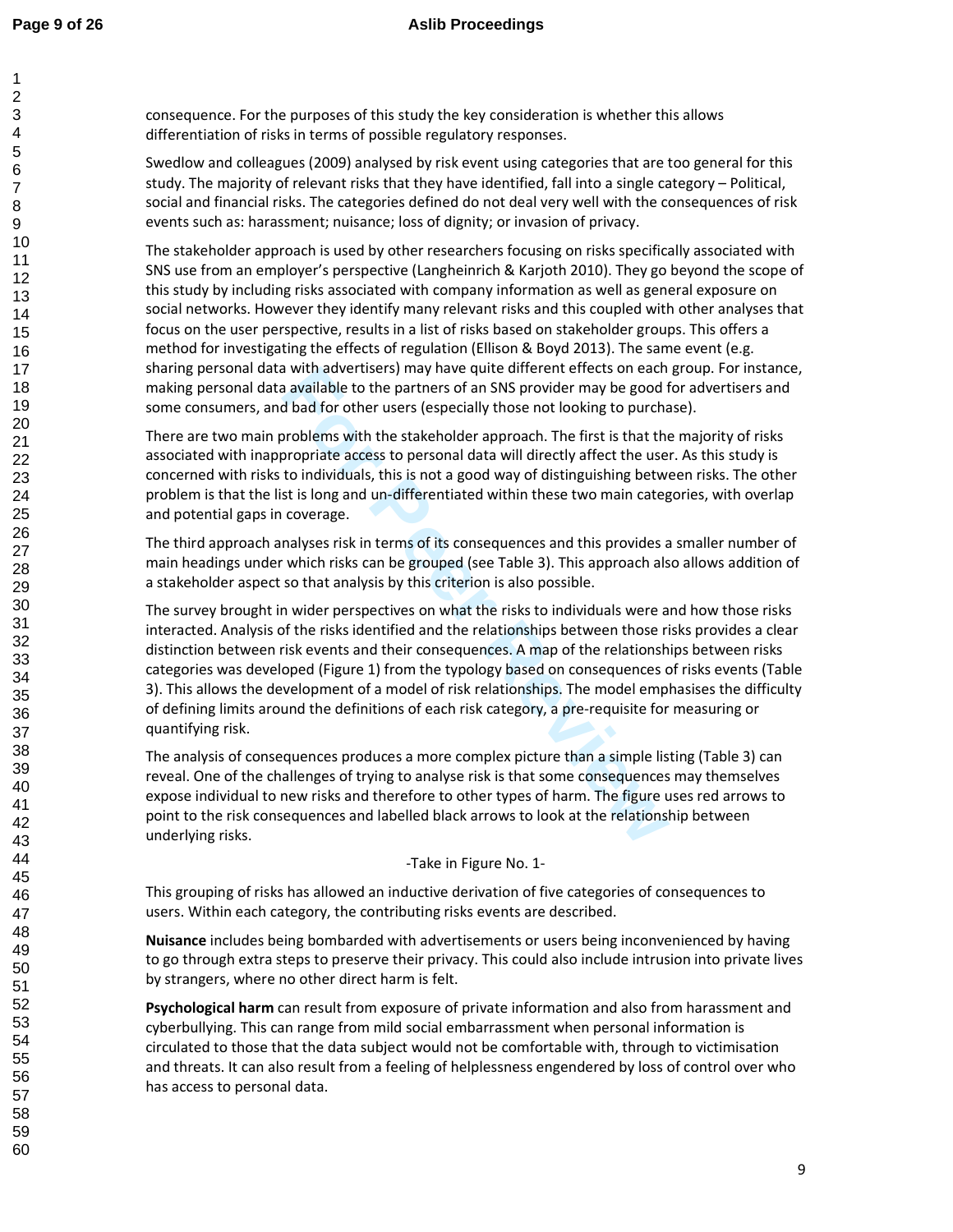**Financial and material loss** can arise from criminal targeting through or from fraud as a result of ID theft. Active discrimination in the job market – for instance by religion, race, trade union activity or sexuality, all of which may be inadvertently revealed on SNS profiles. Theft of intellectual property via SNSs – especially where users are encouraged to post pictures, videos etc. could result in loss of revenue (Rosenblum 2007, p.46). There have also been cases reported in the press of people inadvertently advertising when they are away, making them targets for burglary or home invasions (Roberts 2010; BBC News 2013).

**Loss of liberty** is a dramatic consequence of personal data being made available on SNSs. This could be either as a result of exposure of criminal activity or being mistakenly identified as a criminal or terrorist (Strauß & Nentwich 2013). Boasts about drug-taking on SNSs or evidence of location could be used as evidence of criminal activity. Profiling by security services and police are approximate tools that have led to targeting of innocent people with consequent loss of liberty, political persecution and financial loss.

**Physical harm** can be a consequence of criminal targeting – for instance during a robbery or a kidnapping. Personal data can reveal information about movements, routines and intent and therefore make it easier for criminals to target the individual. There are also concerns about personal information revealing the location of shelters for those escaping domestic abuse.

#### **Conclusion**

**Example a** consequence of criminal targeting – for instance during a<br>data can reveal information about movements, routines an<br>sier for criminals to target the individual. There are also con<br>revealing the location of shelt This research has identified risks that individual users of SNSs face as a result of revealing personal data on their profiles or through their online behaviour. Previous attempts to categorise risk have been too general to adequately describe the risk exposure of SNS users. Where there has been a focus on the risks associated with use of the internet or social media, they have tended to focus on a few specific aspects that were topical at the time. A consolidated list of risks reflected the perceptions of risk among a group of library and information professionals surveyed in the UK.

A list of risks does not, however, describe the relationship between different risk categories. This is important because of the strong interdependence between them.

A risk model that more accurately represents the potential threats to users and the consequences can be used as a tool for investigating different modalities of regulation. As much of current regulatory activity is risk-based, this approach could provide a means of evaluating different regulatory approaches. For example, it might be possible to consider whether proposed changes in legislation tend to increase or reduce each of the risk categories in terms of probability of occurrence and severity of impact.

This up-to-date perspective on user risk is of potential utility to policy makers and decision makers. Legislators need a more nuanced tool than currently exists for evaluating proposed new laws or regulations. Service providers can consider the effect of different privacy settings and proposed new services on users, and systems designers have a tool that they can adopt to demonstrate that they are following 'privacy-by-design' principles.

The risk model also provides a conceptual framework for trainers, educators and information intermediaries. These are all roles that are increasingly forming a part of the role of library and information service (LIS) professionals. Their role in modifying user behaviour by example and by user education could have a significant effect in helping users to derive the greatest benefit safely from SNSs and from social media generally.

 $\mathbf{1}$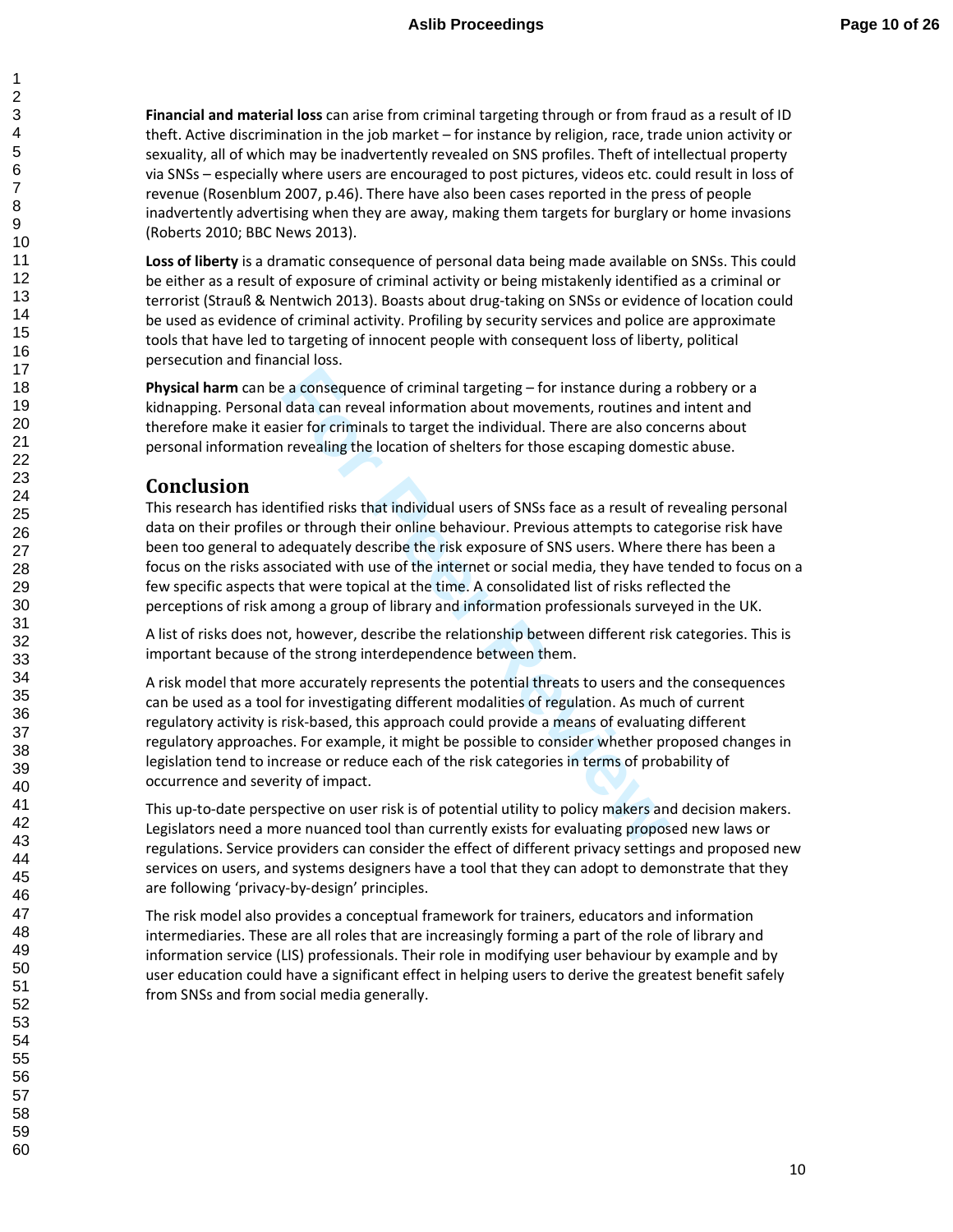$\mathbf{1}$  $\overline{2}$ 

#### **References**

- Agate, J. & Ledward, J., (2013), "Social media: how the net is closing in on cyber bullies", *Entertainment Law Review*, Vol. 24 No. 8, pp.263–268.
- Anderson, J., (2013), *Privacy engineering for social networks*. Cambridge: Computer Laboratory, Available at: http://www.repository.cam.ac.uk/handle/1810/244239 [Accessed December 3, 2013].
- Andrienko, G. et al. (2013), "Report from Dagstuhl", *ACM SIGMOBILE Mobile Computing and Communications Review*, Vol. 17 No. 2, p.7.
- ndrienko, N. (2012), "Privacy issues in geospatial visua<br>
Drtag (eds.), *Advances in Location-Based Services. 8th i*<br> *Location Based Services, 2011, Vienna.* Heidelberg: S<sub>J</sub><br>
Party (2013), *WP29 opinion on apps on mobile* Andrienko, G. & Andrienko, N. (2012), "Privacy issues in geospatial visual analytics", In G. Gartner & F. Ortag (eds.), *Advances in Location-Based Services. 8th International Conference on Location Based Services, 2011, Vienna*. Heidelberg: Springer, pp. 239– 246.
- Article 29 Working Party (2013), *WP29 opinion on apps on mobile devices. 00461 /13/EN WP 202*, Brussels, Available at: https://www.huntonprivacyblog.com/wpcontent/uploads/2013/03/wp202\_en.pdf [Accessed March 4, 2014].
- Aven, T. & Renn, O. (2009), "On risk defined as an event where the outcome is uncertain", *Journal of Risk Research*, Vol. 12 No. 1, pp.1–11.
- Baldwin, R., Cave, M. & Lodge, M. (2012), *Understanding regulation : theory, strategy, and practice* (2nd ed.), Oxford: Oxford University Press.
- Bawden, D. & Robinson, L. (2013), "No such thing as society? On the individuality of information behavior", *Journal of the American Society for Information Science & Technology*, Vol. 64 No. 12, pp.2587–2590.
- BBC News (2013), "BBC News Arrests made in Brian Holloway's trashed house party", *BBC News*, Available at: http://www.bbc.co.uk/news/world-us-canada-24293414 [Accessed February 11, 2014].
- BBC News (2012), "BBC News Wikileaks revelations", *BBC News Online*, Available at: http://www.bbc.co.uk/news/world-11863274 [Accessed July 7, 2014].
- British Standards Institution (2010), *BS ISO 31000:2009 Risk management Principles and guidelines*, London.
- Cooke, L. & Hall, H. (2013), "Facets of DREaM: A social network analysis exploring network development in the UK LIS research community", *Journal of Documentation*, Vol. 69 No. 6, pp.786–806.
- David, M. & Sutton, C.D. (2011), *Social research : an introduction*, Los Angeles: SAGE.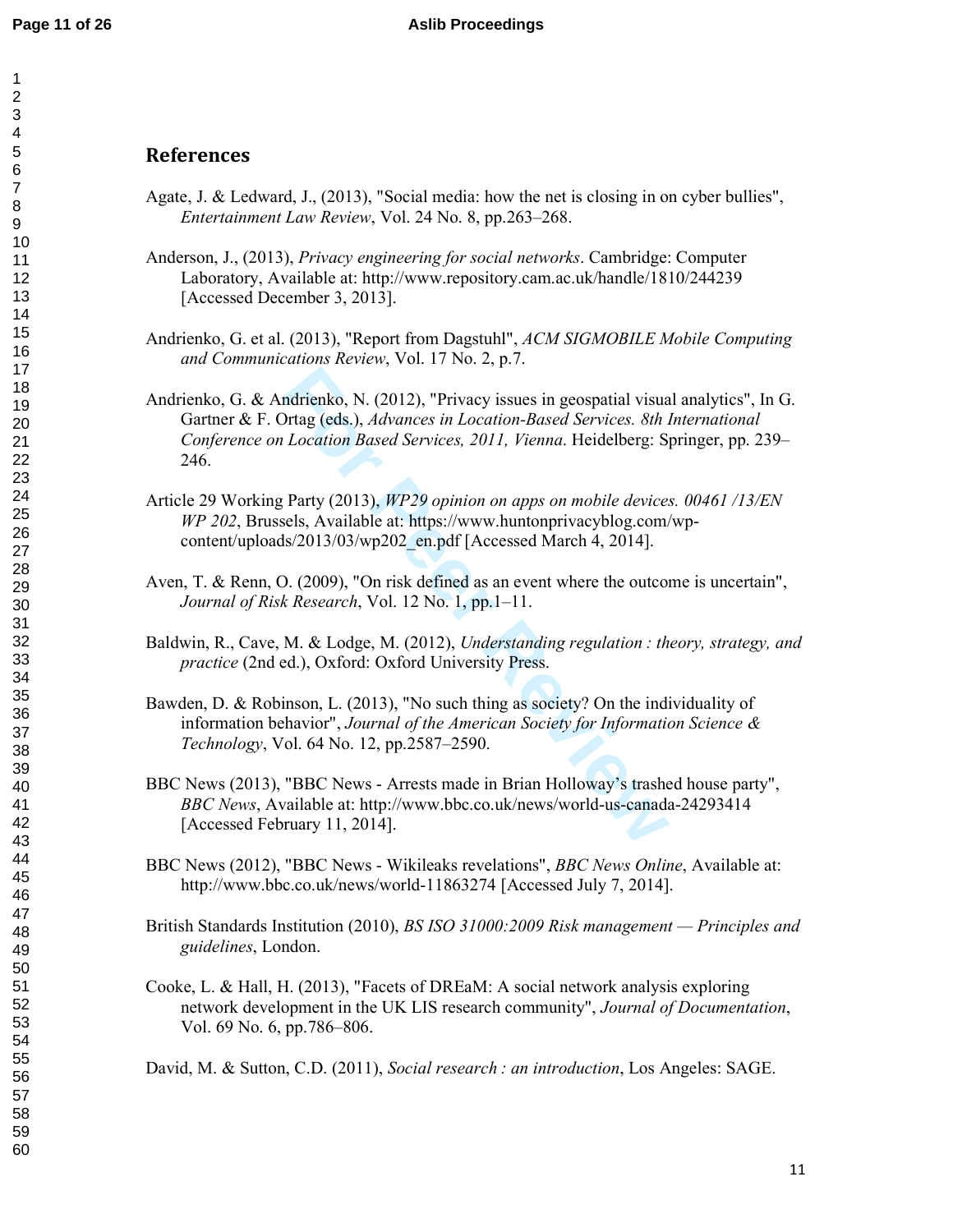- Dutton, W.H. & Blank, G. (2013), *Cultures of the Internet: The Internet in Britain. Oxford Internet Survey 2013*, Oxford, UK. Available at: http://oxis.oii.ox.ac.uk/sites/oxis.oii.ox.ac.uk/files/content/files/publications/OxIS\_2013. pdf.
- Ellison, E.B. & Boyd, D.M. (2013), "Sociality through social network sites", In W. H. Dutton (ed.) *The Oxford handbook of Internet studies*. Oxford: Oxford University Press, pp. 151–172.
- European Economic and Social Committee (2010), *Opinion of the European Economic and Social Committee on the "impact of social networking sites on citizens/consumers" (own-initiative opinion) (2010/C 128/12)*, European Union: OJ (2010/C 128/12) 18 May 2010. Available at: http://eurlex.europa.eu/LexUriServ/LexUriServ.do?uri=OJ:C:2010:128:0069:0073:EN:PDF.
- Farr, C. (2013), "Can you trust Facebook with your genetic code?", *VentureBeat*. Available at: http://venturebeat.com/2013/10/07/can-you-trust-facebook-with-your-genetic-code/ [Accessed October 10, 2013].
- LexUriServ/LexUriServ.do?uri=OJ:C:2010:128:0069:0<br>
an you trust Facebook with your genetic code?", *Ventur*<br>
rebeat.com/2013/10/07/can-you-trust-facebook-with-yo<br>
ober 10, 2013].<br>
3), "NSA collecting phone records of milli Greenwald, G. (2013), "NSA collecting phone records of millions of Verizon customers daily", *The Guardian*. Available at: http://www.theguardian.com/world/2013/jun/06/nsaphone-records-verizon-court-order [Accessed July 7, 2014].
- Hansson, S.O. (2004), "Fallacies of risk", *Journal of Risk Research*, Vol. 7 No. 7, pp.353– 360.
- Hutter, B.M. (2006), "Risk, Regulation and Management", In J. Taylor-Gooby, Peter; Zinn, (eds.) *Risk in Social Science*. Oxford: Oxford University Press, pp. 202–227.
- Langheinrich, M. & Karjoth, G. (2010), "Social networking and the risk to companies and institutions", *Information Security Technical Report*, Vol. 15 No. 2, pp.51–56.
- Leigh, D. & Harding, L. (2011), *Wikileaks: inside Julian Assange's war on secrecy*, London: Guardian Books.
- Lynskey, O. (2012), *Identifying the Objectives of EU Data Protection Regulation and Justifying its Costs (PhD Thesis)*. University of Cambridge, Lucy Cavendish College.
- Macgill, S.M. & Siu, Y.L. (2005), "A new paradigm for risk analysis", *Futures*, Vol. 37 No. 10, pp.1105–1131.
- Mann, B.L. (2009), "Social Networking Websites: a concatenation of impersonation, denigration, sexual agressive solicitation, cyber-bullying or happy snapping videos", *International Journal of Law and Information Technology*, Vol. 17 No. 3, pp.252–264.
- Mayer-Schönberger, V. & Cukier, K. (2013), *Big data : a revolution that will transform how we live, work and think*, London: John Murray.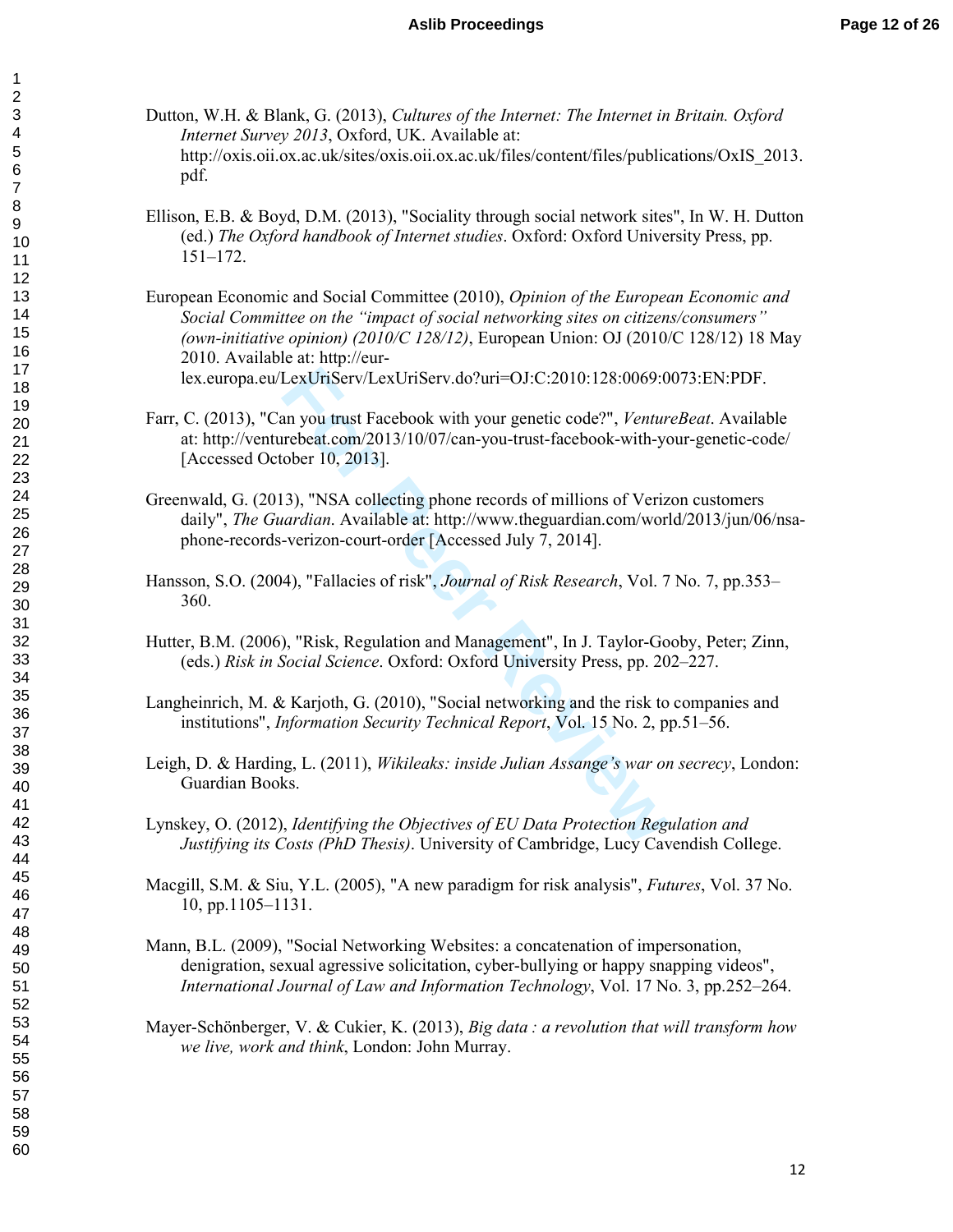$\mathbf{1}$ 

McDonald, T. (2013), "Kids + Facebook = Home Invasion?", *Business 2 Community*. Available at: http://www.business2community.com/facebook/kids-facebook-homeinvasion-0618724 [Accessed October 10, 2013].

- Nissenbaum, H.F. (2010), *Privacy in context : technology, policy, and the integrity of social life*, Stanford, Calif.: Stanford Law Books.
- Pearsall, J. & Hanks, P. (eds.) (1999), *The New Oxford Dictionary of English*, Oxford: Oxford University Press.
- Roberts, L. (2010), "BBC News Facebook status updates are "burglary risk."", *BBC News Online*. Available at: http://www.bbc.co.uk/news/uk-england-birmingham-12062331 [Accessed July 7, 2014].
- Rosenblum, D. (2007), "What Anyone Can Know: The Privacy Risks of Social Networking Sites", *IEEE Security & Privacy*, Vol. 5 No. 3, pp.40–49.

"BBC News - Facebook status updates are "burglary rishle at: http://www.bbc.co.uk/news/uk-england-birming  $\gamma$  7, 2014].<br>
97, 2014].<br>
97, 2014].<br>
97, "What Anyone Can Know: The Privacy Risks of Security & Privacy, Vol. 5 N Solovic, S. (2013), "The Social Media Dilemma: Managing Business Benefits And Personal Risks", *Business 2 Community*. Available at: http://www.business2community.com/social-media/social-media-dilemma-managingbusiness-benefits-personal-risks-0597574 [Accessed October 10, 2013].

- Strauß, S. & Nentwich, M. (2013), "Social network sites, privacy and the blurring boundary between public and private spaces", *Science and Public Policy*, Vol. 40 No. 6, pp.724– 732.
- Swedlow, B. et al. (2009), "Theorizing and Generalizing about Risk Assessment and Regulation through Comparative Nested Analysis of Representative Cases", *Law & Policy*, Vol. 31 No. 2, pp.236–269.
- Thomas, K., Grier, C. & Nicol, D.M. (2010), "unFriendly: Multi-party Privacy Risks in Social Networks", M. J. H. Atallah NJ (ed.), *Lecture Notes in Computer Science*, 6205, pp.236–252.
- Tulloch, J. (2006), "Everyday life and Leisure Time", In P. Taylor-Gooby & J. Zinn (eds.), *Risk in Social Science*, Oxford: Oxford University Press, pp. 117–139.
- Wakefield, J. (2014), "BBC News Cyberbullies: How best to tackle online abuse?", *BBC News Online*. Available at: http://www.bbc.co.uk/news/technology-26121199 [Accessed July 7, 2014].
- Wilson, R.E., Gosling, S.D. & Graham, L.T. (2012), "A Review of Facebook Research in the Social Sciences", *Perspectives on Psychological Science*, Vol. 7 No. 3, pp.203–220.

Mendel, T. et al. (2012), *Global Survey on Internet Privacy and Freedom of Expression (Unesco series on internet freedom)*, Paris: UNESCO Publishing.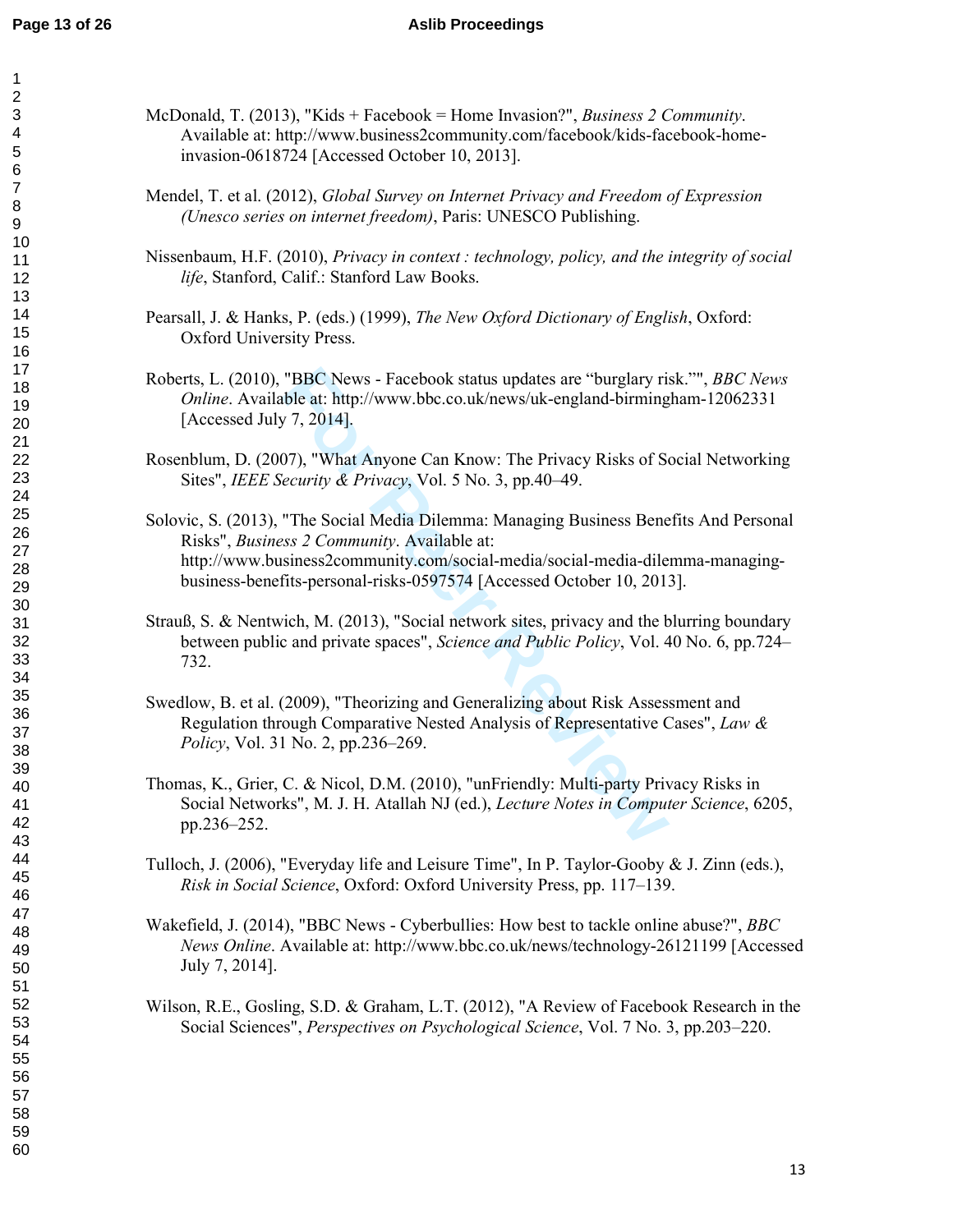#### **Acknowledgments:**

The authors acknowledge with thanks the contribution of survey participants and interview respondents who give their time generously. They also acknowledge the comments and feedback provided by colleagues at City University London and by members of the wider research community.

#### **Biographical Details**

David Haynes is a visiting lecturer in Information Management at City University, London where he is studying for a PhD in Information Science. He is researching the relationship between risk, regulation and access to personal data in social media.

Lyn Robinson joined City University London in 2004. She is a Senior Lecturer in Information Science, and Programme Director for Library & Information Science and Computer Science.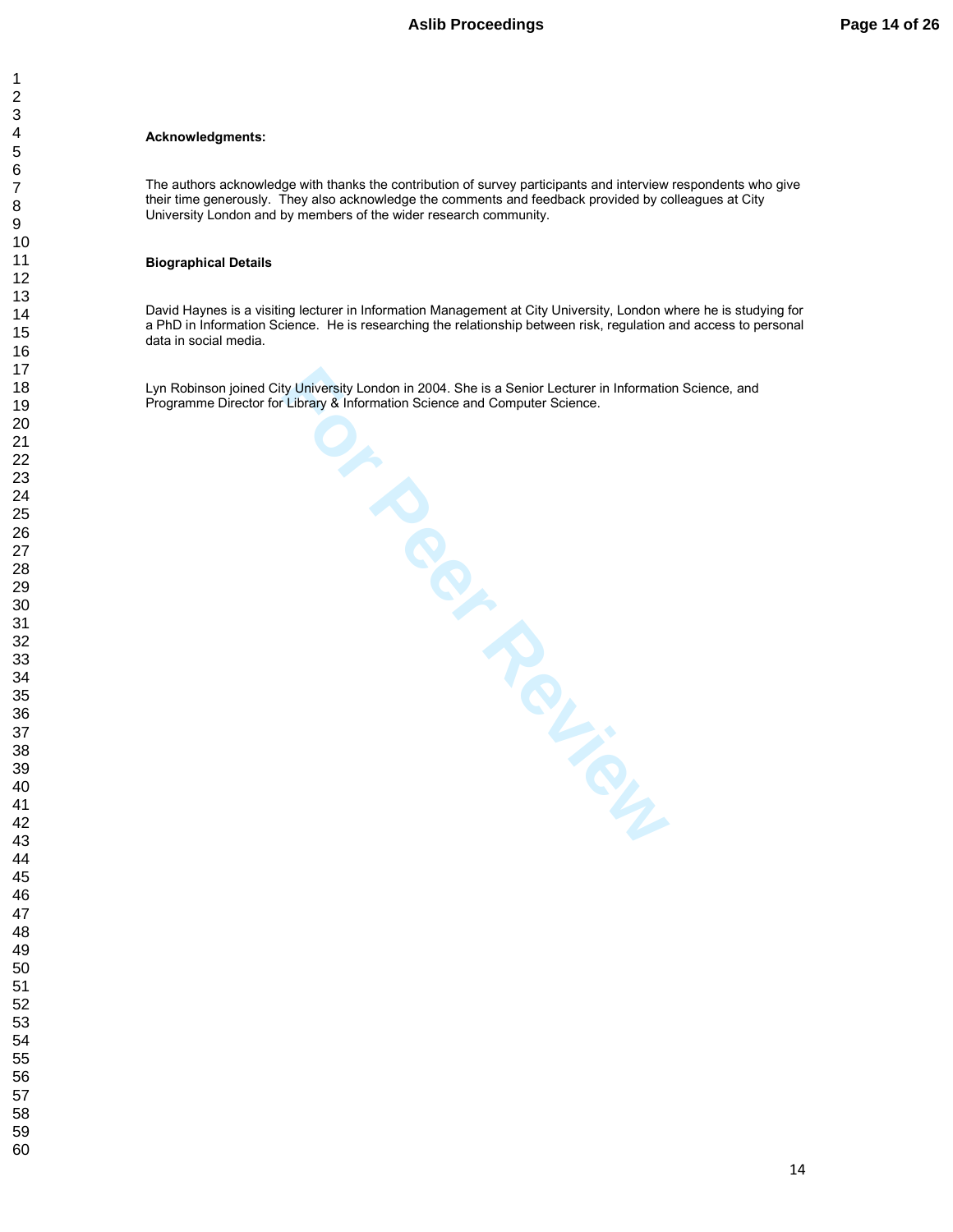$\mathbf{1}$ 

| <b>Risk title</b>                                | <b>Description</b>                                                                                                                                                                                                                                                                                                                                                                                                 |  |
|--------------------------------------------------|--------------------------------------------------------------------------------------------------------------------------------------------------------------------------------------------------------------------------------------------------------------------------------------------------------------------------------------------------------------------------------------------------------------------|--|
| <b>EXTERNAL THREATS</b>                          |                                                                                                                                                                                                                                                                                                                                                                                                                    |  |
| <b>Identity theft</b>                            | Includes tax-related identity theft. This risk may lead to other<br>consequences such as wrongful arrest or financial loss                                                                                                                                                                                                                                                                                         |  |
| Phishing                                         | Fraudulent link or site entices personal information form the user                                                                                                                                                                                                                                                                                                                                                 |  |
| <b>Malware link</b>                              | Link to malware (may be embedded in a direct message or<br>attachment) which may result in external monitoring of passwords, or<br>disruption to computer operations                                                                                                                                                                                                                                               |  |
| <b>Hijacking of profile</b>                      | Hijacking of personal site, profile or page could cause embarrassment<br>or inconvenience. Could be a form of bullying as well.                                                                                                                                                                                                                                                                                    |  |
| <b>TARGETTING BY OFFICIAL BODIES</b>             |                                                                                                                                                                                                                                                                                                                                                                                                                    |  |
| Loss of liberty                                  | Arrest and prosecution for a crime that the user did not commit<br>(identity theft)                                                                                                                                                                                                                                                                                                                                |  |
| <b>Prosecution and</b><br>recrimination          | Prosecution or recrimination for posting offensive comments on<br>social media. Offender's personal data becomes available to the<br>authorities                                                                                                                                                                                                                                                                   |  |
| <b>PHYSICAL HARM</b>                             |                                                                                                                                                                                                                                                                                                                                                                                                                    |  |
| Kidnapping and extortion                         | Personal information revealing whereabouts, regular travel routes, or<br>activities that leave users open to extortion                                                                                                                                                                                                                                                                                             |  |
| <b>Domestic violence</b>                         | Abusive individuals pursuing former partners                                                                                                                                                                                                                                                                                                                                                                       |  |
| STALKING, HARASSMENT AND CYBERBULLYING           |                                                                                                                                                                                                                                                                                                                                                                                                                    |  |
| <b>Cyber-bullying and trolling</b>               | Offensive comments made by colleagues - cyber-bullying and<br>victimisation, ostracism, denigration, flaming, trolling                                                                                                                                                                                                                                                                                             |  |
| <b>Inappropriate comments</b><br>by colleagues   | Sexual harassment, sexual solicitation                                                                                                                                                                                                                                                                                                                                                                             |  |
| <b>Harassment</b>                                | Unwanted attention from other users, cyber-stalking, offensive<br>comments, hate campaigns, silent calls, threats from another user                                                                                                                                                                                                                                                                                |  |
| <b>TARGETTING BY CRIMINALS</b>                   |                                                                                                                                                                                                                                                                                                                                                                                                                    |  |
| <b>Picture of home and</b><br>possessions shared | Making the user a target for burglars                                                                                                                                                                                                                                                                                                                                                                              |  |
| Home address published                           | Making the user a target for home invasion                                                                                                                                                                                                                                                                                                                                                                         |  |
| <b>Financial loss</b>                            | Liability for bills incurred by fraudster (identity theft)                                                                                                                                                                                                                                                                                                                                                         |  |
| <b>Scams</b>                                     | Often a form of phishing, where the user is required to provide<br>additional personal information (such as bank account details) or<br>where the user is encouraged to send money to the fraudster. This<br>category includes the following scams: dating, work at home,<br>investment, utility, money transfer, weight loss, fake cheques,<br>mystery shopper, debt relief, pay-in-advance credit, lotteries and |  |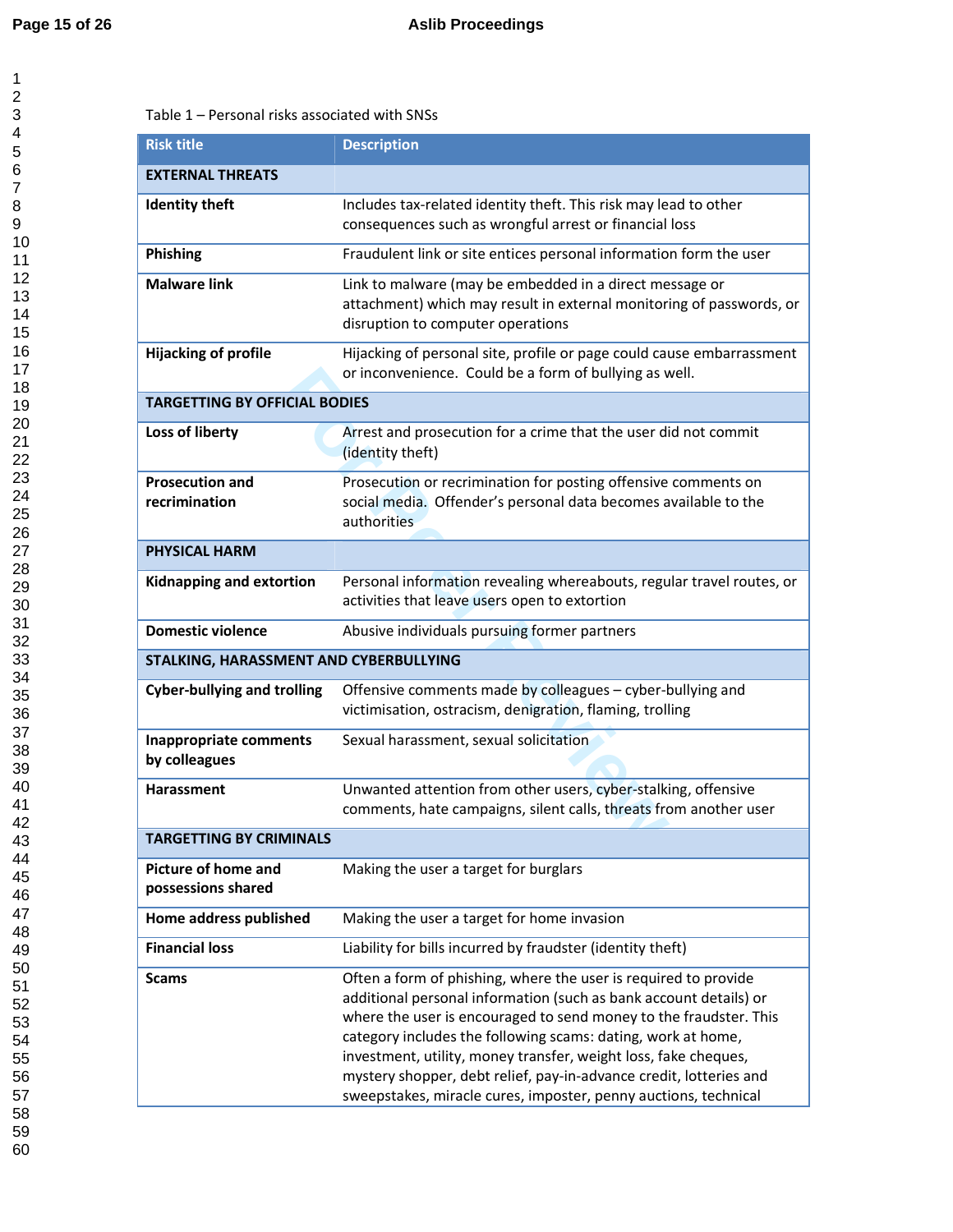|                                                                | support                                                                                                                                                              |
|----------------------------------------------------------------|----------------------------------------------------------------------------------------------------------------------------------------------------------------------|
| <b>DISCRIMINATION</b>                                          |                                                                                                                                                                      |
| <b>Sharing genetic</b><br>information                          | Denial of health or life insurance, Discrimination during recruitment                                                                                                |
| Loss of opportunities                                          | Refusal of a job or a place at university because of material on a<br>personal profile page                                                                          |
| <b>Loss of financial facilities</b>                            | Refusal of credit or benefits because of information revealed on<br>personal profile. Bad credit rating                                                              |
| <b>WORK RELATED RISKS</b>                                      |                                                                                                                                                                      |
| <b>Contravening company</b><br>policy                          | Leading to disciplinary action or dismissal                                                                                                                          |
| <b>PSYCHOLOGICAL HARM</b>                                      |                                                                                                                                                                      |
| <b>Financial records shared</b>                                | Causing embarrassment with work colleagues and friends                                                                                                               |
| <b>Sharing of genetic</b><br>information                       | Invasion of privacy of blood relatives                                                                                                                               |
| <b>Release of account details</b><br>to relatives or executors | Loss of dignity in death. Distress caused to relatives when details not<br>revealed                                                                                  |
| Loss of privacy                                                | Disclosure of private information                                                                                                                                    |
| <b>High school pictures</b><br>shared                          | Causing embarrassment, doxing, outing                                                                                                                                |
| <b>ADVERTISING</b>                                             |                                                                                                                                                                      |
| <b>Persistent advertising</b>                                  | Continual, persistent advertising causing nuisance                                                                                                                   |
| Spam                                                           | Unwanted marketing, junk mail, sales calls, text messages, invitations<br>to connect that contain spam pointed on someone's network update,<br>discussion group spam |
|                                                                |                                                                                                                                                                      |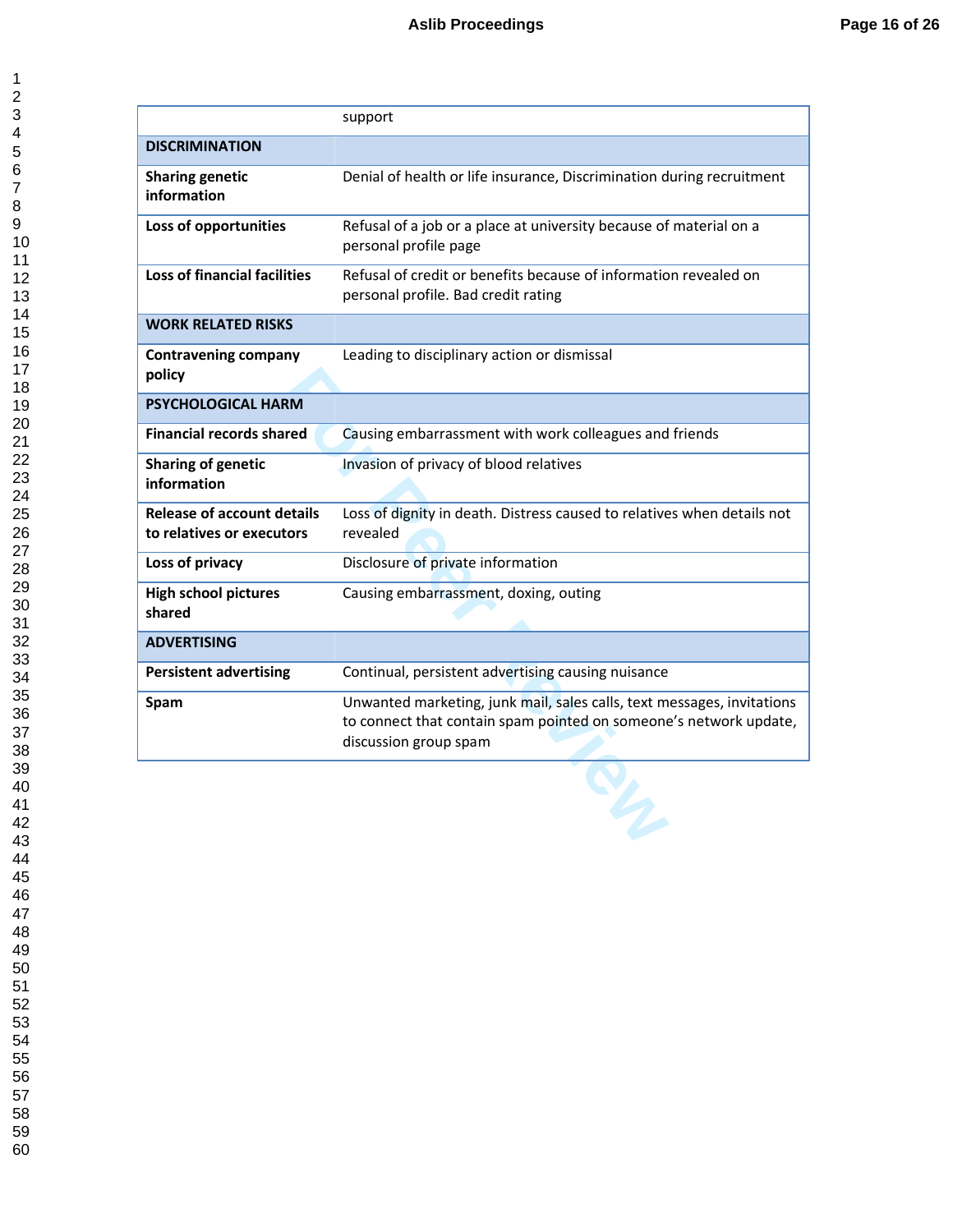$\mathbf{1}$  $\overline{2}$ 

Table 2 – Ranking of risks from a survey of LIS professionals

| <b>Item</b>                                                                           | <b>Score</b> | <b>Overall Rank</b> |
|---------------------------------------------------------------------------------------|--------------|---------------------|
| <b>Identity theft</b>                                                                 | 1934         | $\mathbf{1}$        |
| Strangers able to see sensitive personal details                                      | 1841         | $\overline{2}$      |
| <b>Targeting by advertisers</b>                                                       | 1575         | 3                   |
| <b>Victim of fraud</b>                                                                | 1531         | 4                   |
| Discrimination by employer or potential employer                                      | 1443         | 5                   |
| Targeting by criminals (e.g. so that they can burgle your home<br>while you are away) | 1411         | 6                   |
| Friends, family or colleagues able to see sensitive personal details                  | 1297         | $\overline{7}$      |
| <b>Cyber-bullying or harassment (including stalking)</b>                              | 1288         | 8                   |
| Targeting by official bodies or security agencies                                     | 980          | 9                   |
| <b>Extortion or blackmail</b>                                                         | 628          | 10                  |
| Prosecution by authorities because of crime allegations                               | 590          | 11                  |
| Physical violence or kidnapping                                                       | 451          | 12                  |
| <b>Total Respondents: 213</b><br>Religion                                             |              |                     |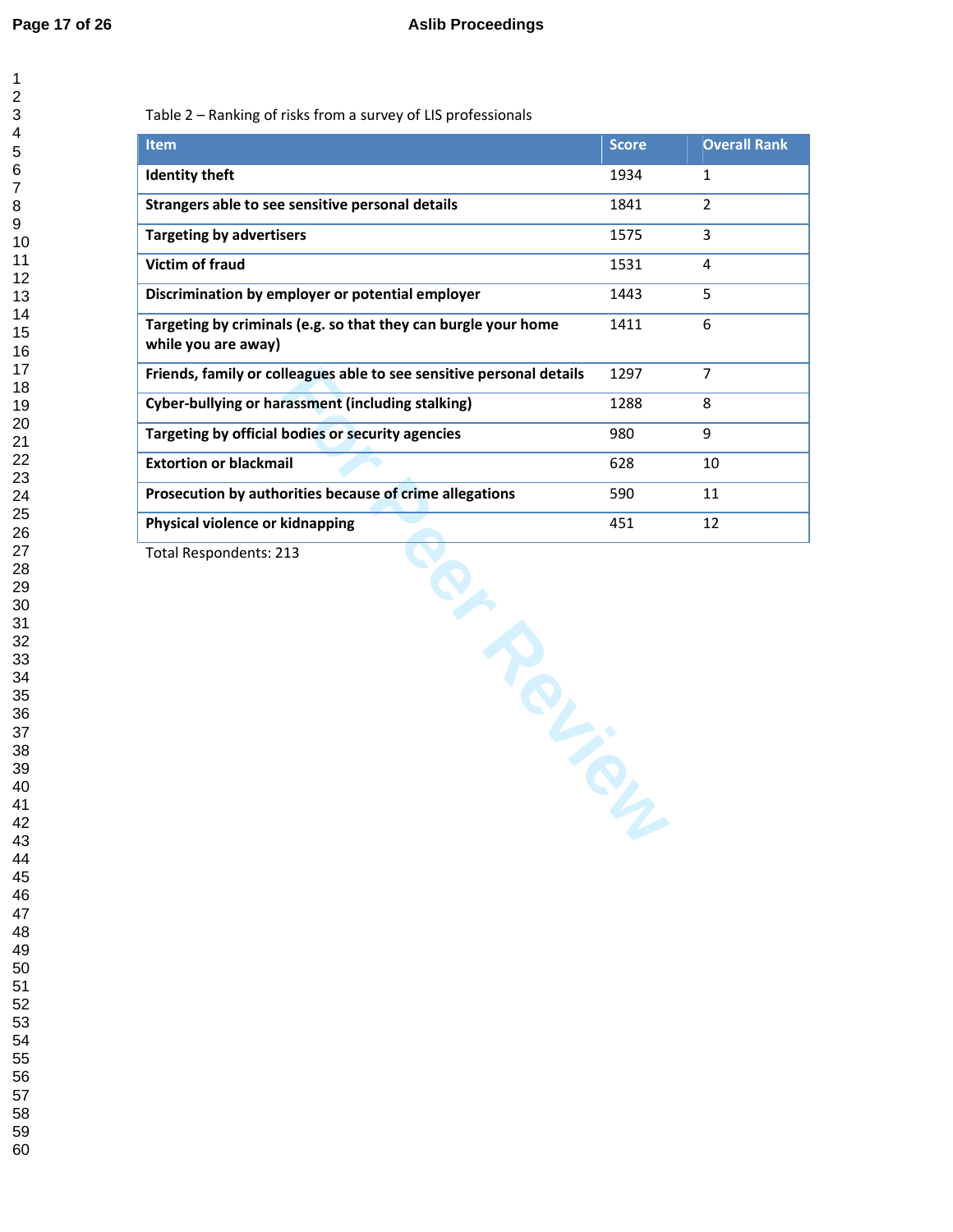Table 3 – Analysis of risks by their consequences to users

| <b>Consequence</b>                    | Risk events or threats that leads to the consequence                                                                                                                              |
|---------------------------------------|-----------------------------------------------------------------------------------------------------------------------------------------------------------------------------------|
| Self-harm                             | Cyber bullying                                                                                                                                                                    |
|                                       | Exposure of sensitive personal data to wider view                                                                                                                                 |
|                                       | Inappropriate advertising to susceptible individuals or groups                                                                                                                    |
| Loss of self-esteem                   | Cyber bullying                                                                                                                                                                    |
|                                       | Exposure of sensitive personal data to wider view                                                                                                                                 |
| <b>Social isolation</b>               | Cyber bullying                                                                                                                                                                    |
|                                       | Exposure of sensitive personal data to wider view                                                                                                                                 |
| Financial loss (e.g. job or insurance | ID theft leading to fraud and financial loss                                                                                                                                      |
| costs)                                | Discrimination in employment or during recruitment because<br>of content of SNS profile (e.g. activities, views or past history<br>- membership of a particular group, or health) |
|                                       | Higher insurance premiums because of perception of greater<br>risk based on SNS profile (Health, exposure to hazards, risky<br>behaviour)                                         |
|                                       | Use of personal data to target for crime $-$ e.g. burglary during<br>holidays or robbery based on recent purchases                                                                |
|                                       | Cost of inappropriate purchases made under advertising<br>pressure                                                                                                                |
| Loss of liberty $-e.g.$ injustices    | ID theft leading to mistaken identification as a terrorist                                                                                                                        |
| because of mistaken identity          | Inappropriate use of personal data by security services to<br>profile and target potential terrorists                                                                             |
| Violence against the person           | Targeting individuals for stalking                                                                                                                                                |
|                                       | Using personal data to get at a target for revenge, robbery,<br>stalking (Rosenblum 2007, p.47)                                                                                   |
| <b>Nuisance</b>                       | Appropriation of personal data (aggregated or identifiable)<br>by advertisers                                                                                                     |
|                                       |                                                                                                                                                                                   |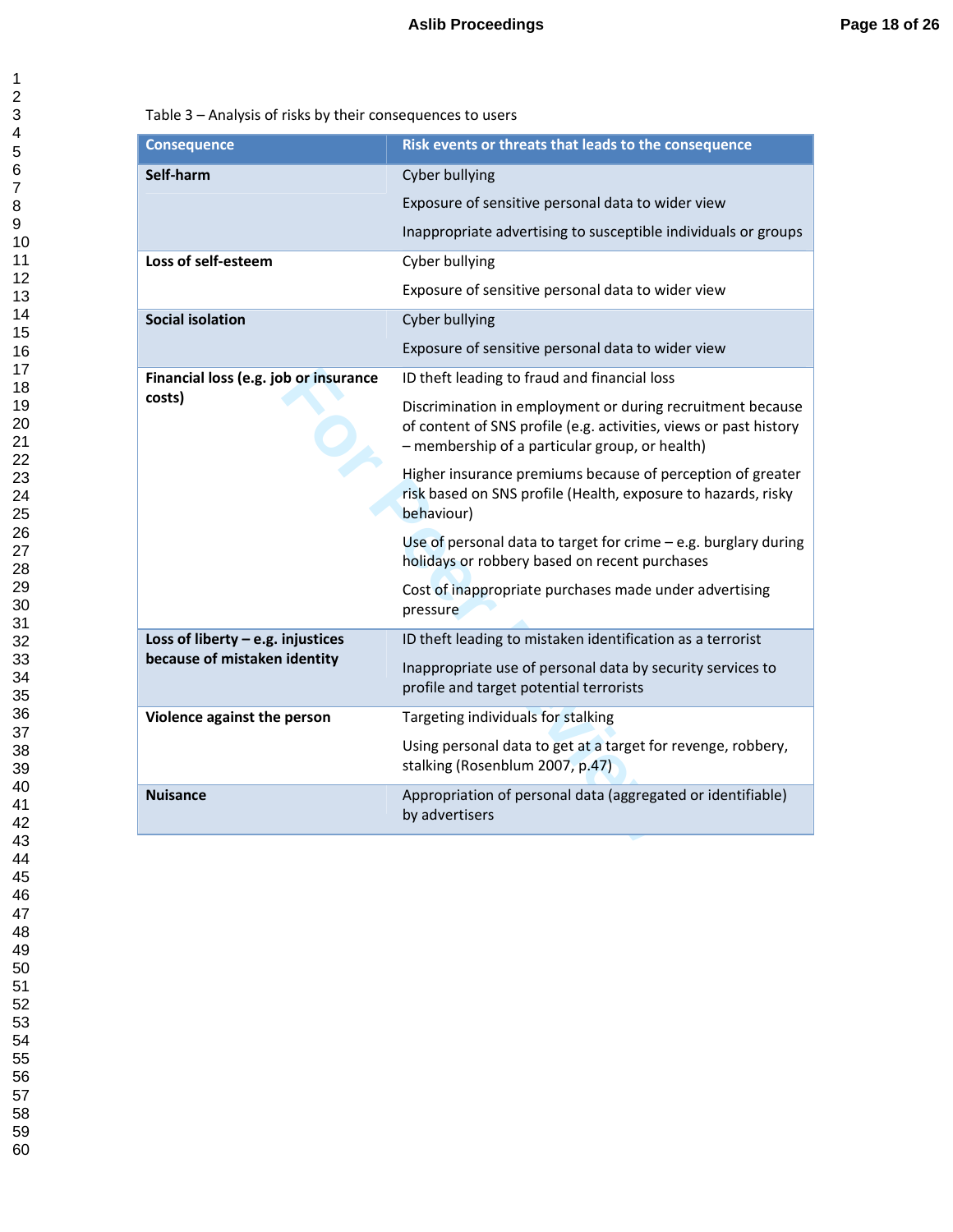

 $\overline{\phantom{a}}$ 

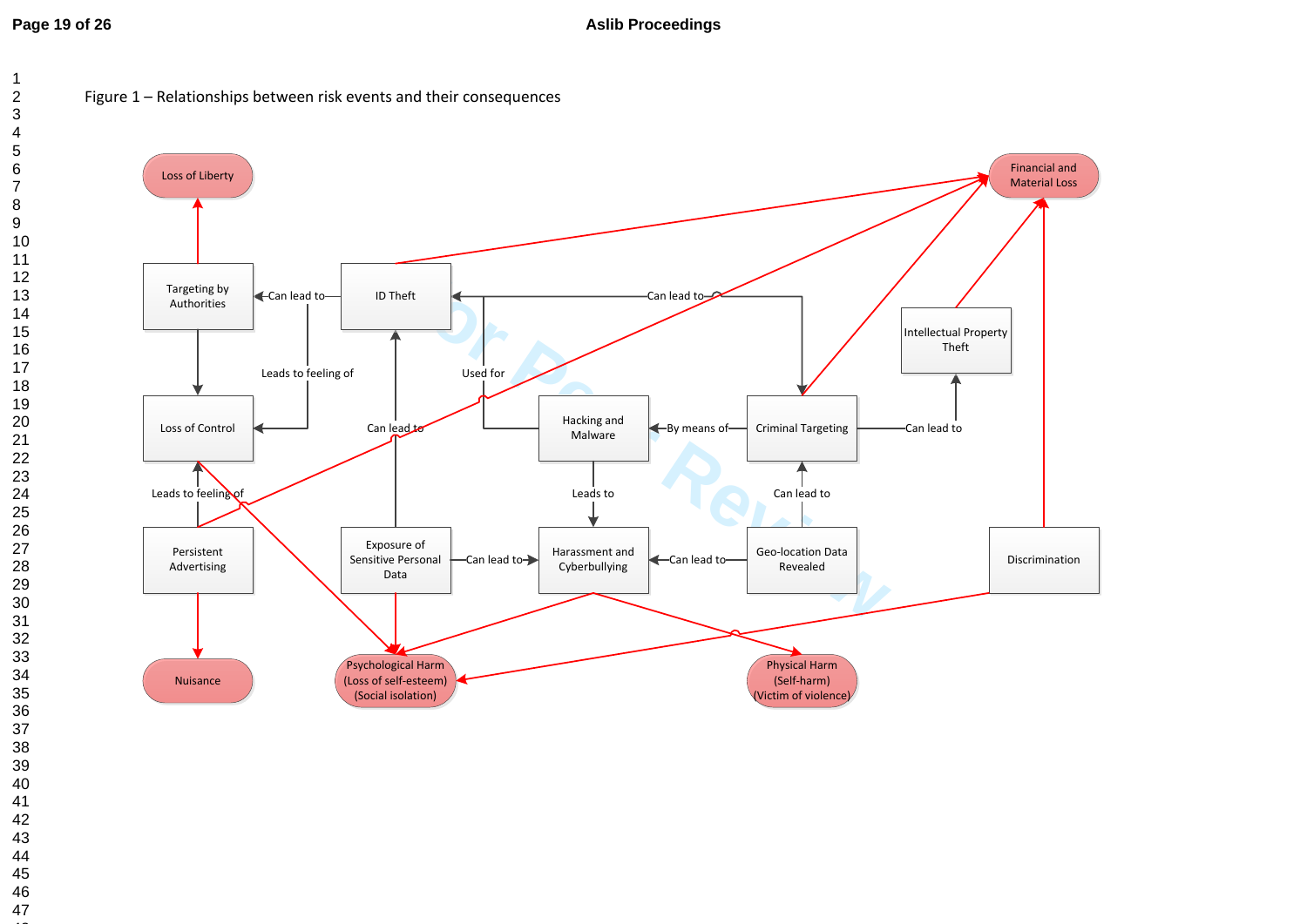#### **Appendix A – Survey of LIS Professionals' Attitudes to SNSs in the UK**

#### **Social Networks, Risk and Regulation**

#### **Introduction**

Hi there!

Thanks for following the link to this City University survey.

This short survey (no more than 15 minutes) seeks your views on the risks associated with online social networking. It specifically looks at the risks to users in the United Kingdom and the ways in which those risks might be managed. The survey is part of a PhD research study to compare different ways of regulating access to personal data gathered by online social networking providers.

Online social networking is based on web-accessible services, which allow users to connect with other users to form social or professional networks. This usually involves setting up a personal profile, which is visible to other users.

specifically looks at the risks to users in the United Kingdon<br>ght be managed. The survey is part of a PhD research study<br>ccess to personal data gathered by online social networking p<br>king is based on web-accessible servic In line with City University's research policy, participation in this survey is voluntary. You have the right to withdraw from the survey at any time. Data gathered in this survey will be consolidated so that individual respondents cannot be identified. The data will be used for academic research purposes only. At the end of the survey there will be a consent statement which you will need to confirm before submitting the completed questionnaire.

David Haynes, February 2014

#### *Before we begin we need to find out whether this survey is relevant to you. Where in the UK do you live?\**

*For the purposes of this survey, the United Kingdom comprises: England, Wales, Scotland and Northern Ireland. It does not include the Isle of Man or the Channel Islands.*

( ) England

( ) Wales

( ) Scotland

( ) Northern Ireland

( ) I do not live in the United Kingdom

[Filter question. Non-UK responses terminated at this point]

#### **Use of Social Networks**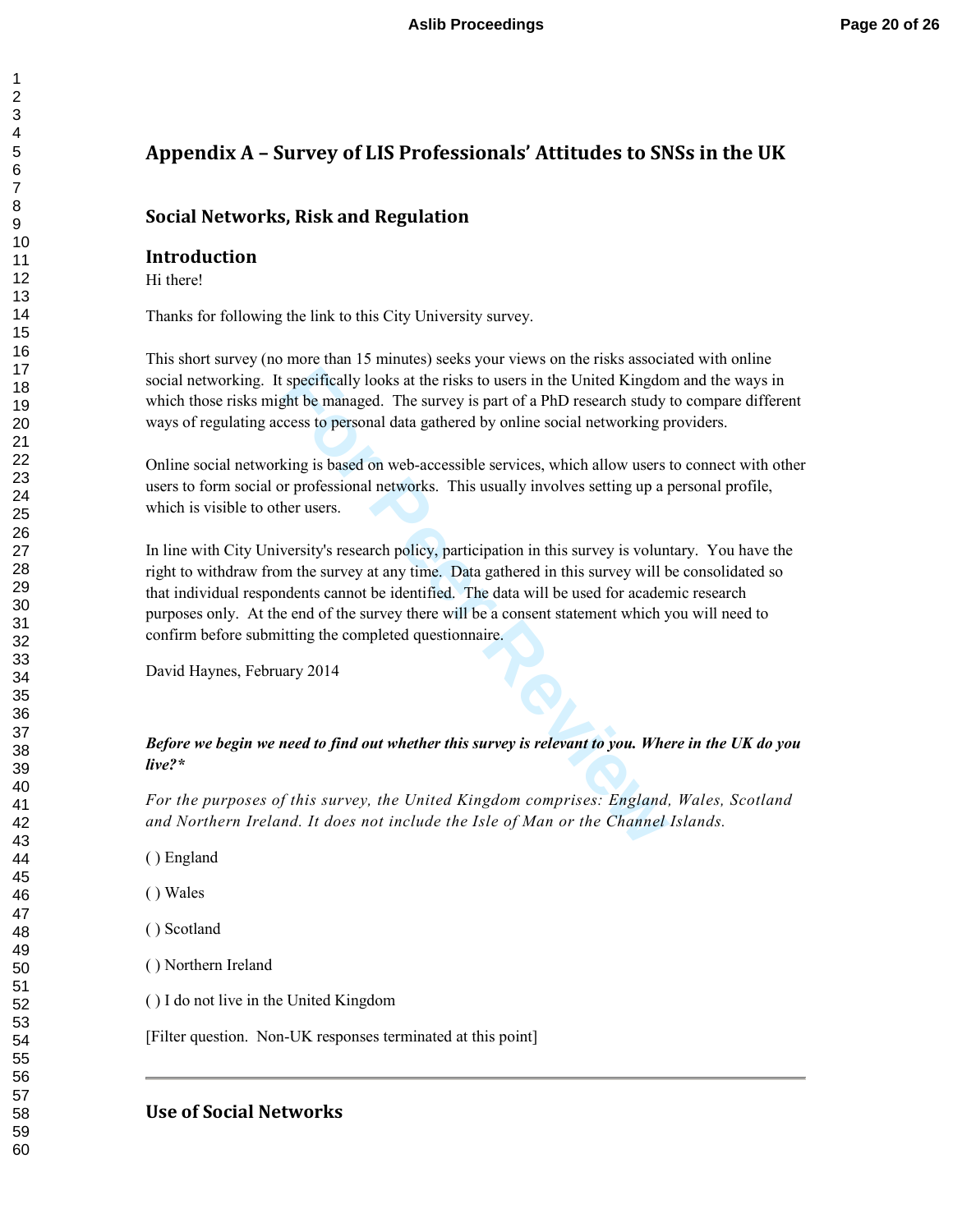#### $\mathbf{1}$   $\overline{2}$  $\overline{7}$

#### *1) Do you have an active profile on an online social networking service such as: Facebook, Twitter or LinkedIn?*

*Online social networks are web-accessible services, which allow users to connect with other users to form social or professional networks. This often means putting up a personal profile that is visible to other users.*

( ) Yes

( ) No

#### *2) If you do use online social networking services, how often do you access them? Use the blank boxes to add the names of online social networks you regularly use, if they are not included in the list.*

| if they are not included in the list. |                    |                                                                                                                                                                                                                                                                                                  |                    |                  |
|---------------------------------------|--------------------|--------------------------------------------------------------------------------------------------------------------------------------------------------------------------------------------------------------------------------------------------------------------------------------------------|--------------------|------------------|
|                                       | <b>Most days</b>   | <b>Most weeks</b>                                                                                                                                                                                                                                                                                | Occasionally       | <b>Never</b>     |
| Facebook                              |                    | $\left(\right)$                                                                                                                                                                                                                                                                                  | $\left( \right)$   | $\left( \right)$ |
| $Google+$                             | $\left( \ \right)$ | $\left( \right)$                                                                                                                                                                                                                                                                                 | $\left( \right)$   | $\left( \right)$ |
| LinkedIn                              | $\left( \ \right)$ | $\left( \ \right)$                                                                                                                                                                                                                                                                               | $\left( \ \right)$ | $\left( \right)$ |
| Twitter                               | $\left( \ \right)$ | $\left( \right)$                                                                                                                                                                                                                                                                                 | $\left( \right)$   | $\left(\right)$  |
| <b>Risks</b>                          |                    |                                                                                                                                                                                                                                                                                                  |                    |                  |
| important risks.                      |                    | An earlier survey identified a number of risks associated with use of online social networks.<br>This has been followed up by an extensive literature survey. In this section we have identified<br>the main risks reported so far. We would like your views on what you consider to be the most |                    |                  |

#### **Risks**

For the purposes of this survey risk is defined as: "a event of unknown probability that has an adverse effect or consequence".

*3) Thinking about your own use of online social networks, how concerned are you personally about the following risks? Please rank them, with the most important risk at the top.*

*Please note that this feature is not compatible with early versions of some browsers. If you have difficulty, you can list the risks in the response area for Q4 (the next question).*

\_\_\_\_\_\_\_\_Cyber-bullying or harassment (including stalking)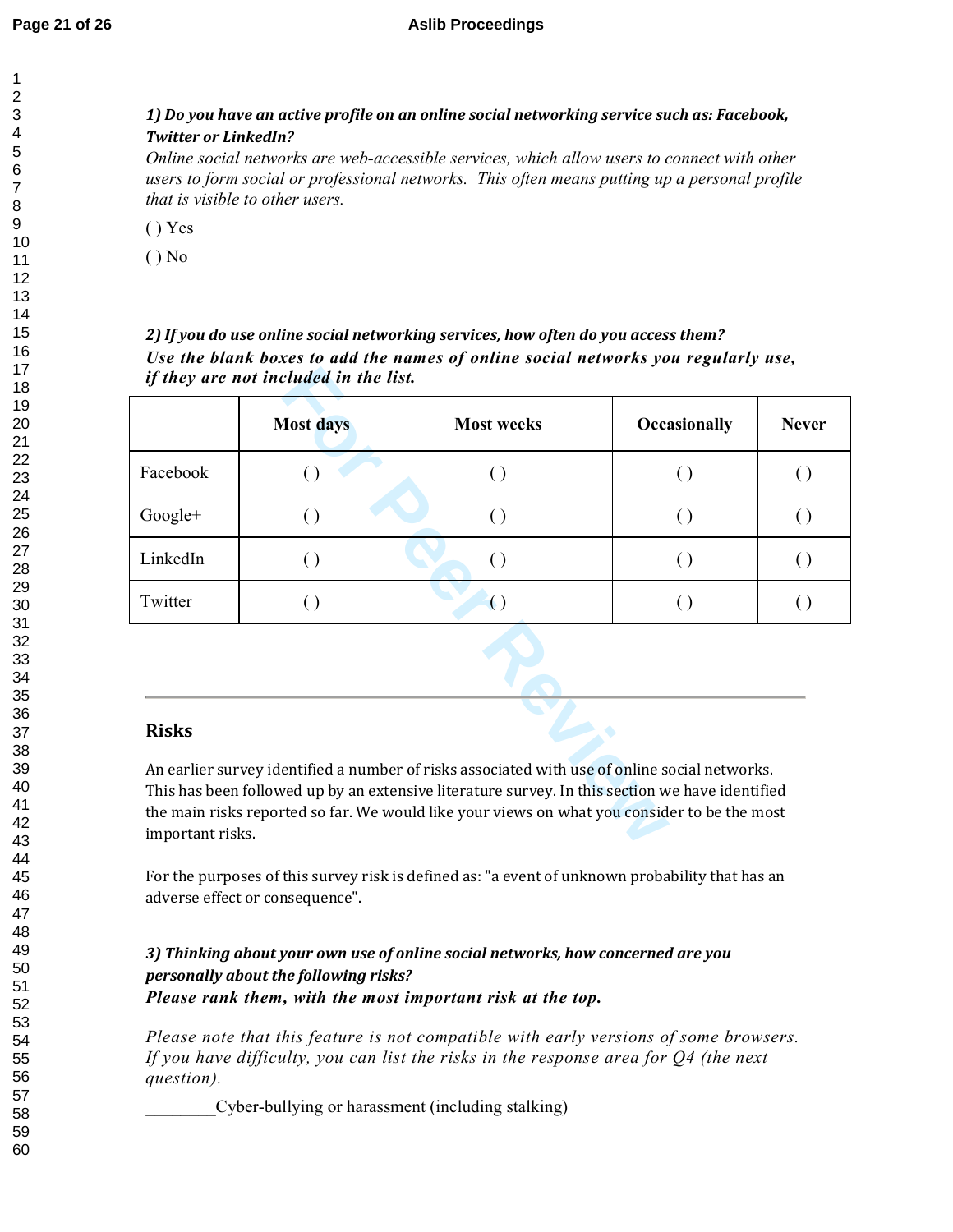| 1                                |  |  |
|----------------------------------|--|--|
| $\overline{c}$                   |  |  |
|                                  |  |  |
| $\frac{3}{4}$                    |  |  |
| 5                                |  |  |
| 6                                |  |  |
| 7                                |  |  |
| 8                                |  |  |
| 9                                |  |  |
| 10                               |  |  |
| 11                               |  |  |
| 12                               |  |  |
| 13                               |  |  |
| 14<br>$\overline{\phantom{a}}$   |  |  |
|                                  |  |  |
| 16<br>17                         |  |  |
|                                  |  |  |
| 18<br>19                         |  |  |
|                                  |  |  |
| 20<br>21<br>22<br>23             |  |  |
|                                  |  |  |
|                                  |  |  |
| $\frac{24}{1}$                   |  |  |
| 25                               |  |  |
|                                  |  |  |
| 26<br>27                         |  |  |
| 28                               |  |  |
| 29                               |  |  |
|                                  |  |  |
| 30<br>31<br>32<br>33<br>33<br>34 |  |  |
|                                  |  |  |
|                                  |  |  |
|                                  |  |  |
| 35                               |  |  |
| 36<br>37                         |  |  |
|                                  |  |  |
| 38                               |  |  |
| 39                               |  |  |
| 40                               |  |  |
| 41<br>42                         |  |  |
| 43                               |  |  |
| 44                               |  |  |
| 45                               |  |  |
| 46                               |  |  |
| 47                               |  |  |
| 48                               |  |  |
| 49                               |  |  |
| 50                               |  |  |
| 51                               |  |  |
| 52                               |  |  |
| 53                               |  |  |
| 54                               |  |  |

| Victim of fraud                                                                    |
|------------------------------------------------------------------------------------|
| Identity theft                                                                     |
| Targeting by official bodies or security agencies                                  |
| Targeting by advertisers                                                           |
| Targeting by criminals (e.g. so that they can burgle your home while you are away) |
| Discrimination by employer or potential employer                                   |
| Friends, family or colleagues able to see sensitive personal details               |
| Strangers able to see sensitive personal details                                   |
| Physical violence or kidnapping                                                    |
| Extortion or blackmail                                                             |
| Prosecution by authorities because of crime allegations                            |

#### **4) Are there any other risks associated with your personal data on online social networks that have not been included in the above list?**

#### **Measures to manage risk**

# or blackmail<br>
on by authorities because of crime allegations<br>
ther risks associated with your personal data on online<br>
included in the above list?<br> **For Peer Reviewald Acceptual Constant Constant Constant Constant Constant** *5) Who you think should have primary responsibility for protecting your personal data on online social networks?*

( ) **Government** (UK or European Union for instance)

 $\mathcal{L}=\mathcal{L}^{\text{max}}$ 

( ) **Online social network providers** (e.g. Facebook, Twitter, LinkedIn, Google)

( ) **Advertisers** (who obtain profile data from online social network providers)

( ) **Users**

() **Other** (Please specify):

*6) To what extent do you agree or disagree with the following statements? These statements all refer to data about you, which is held by social networking services (SNSs) such as Facebook, Twitter or LinkedIn. We are interested in your views about who should be responsible for protecting your personal data.* 

| <b>Strongly</b><br><b>Strongly</b><br><b>Disagree</b><br>Agree<br>disagree<br>agree |  |
|-------------------------------------------------------------------------------------|--|
|-------------------------------------------------------------------------------------|--|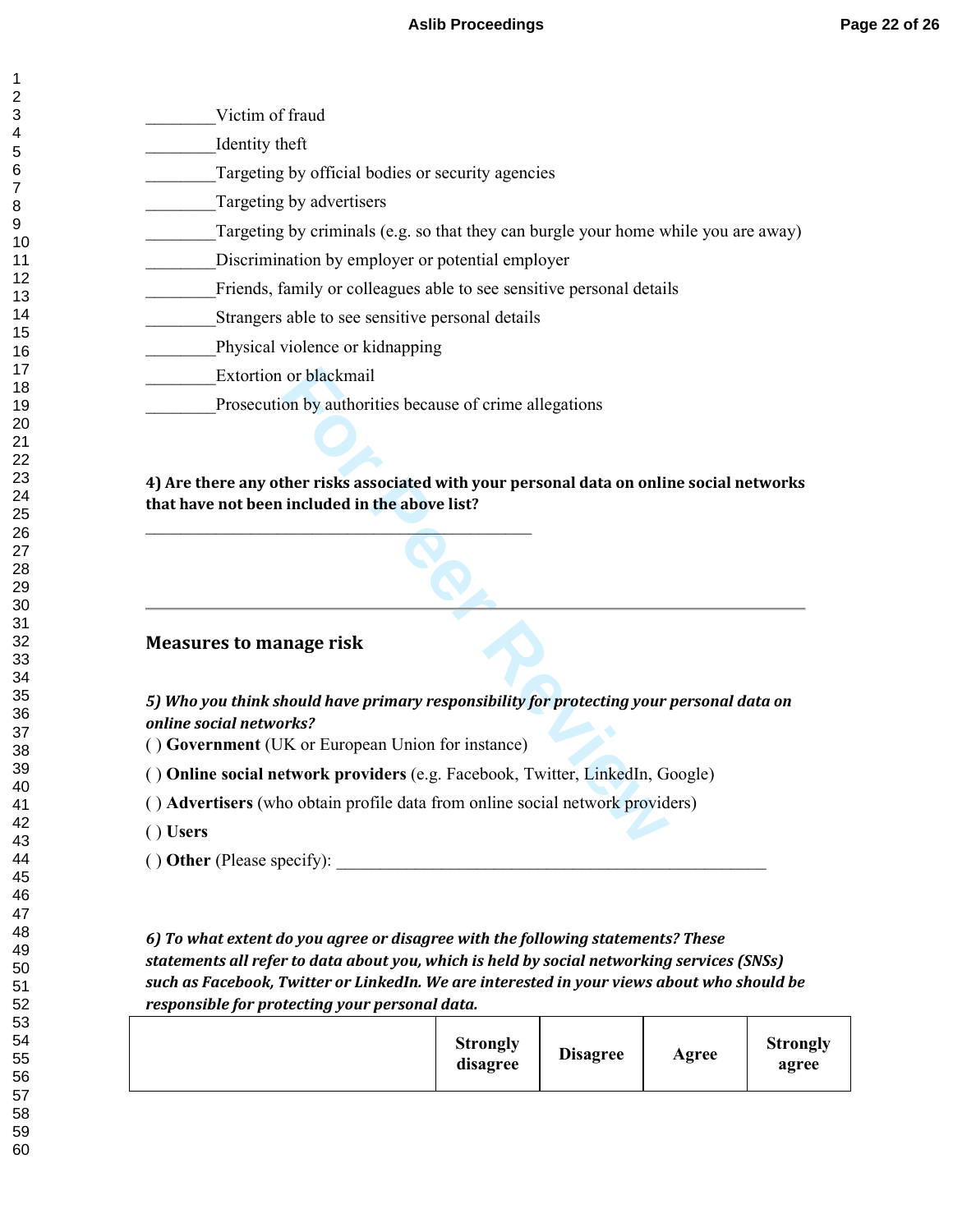| Current data protection legislation is<br>effective for protecting my personal<br>data                                                                            | $\left( \ \right)$ | $\left( \right)$   | $\left( \right)$   | $\left( \right)$   |
|-------------------------------------------------------------------------------------------------------------------------------------------------------------------|--------------------|--------------------|--------------------|--------------------|
| The SNS providers should be<br>responsible for protecting my personal<br>data without government interference                                                     | $\left( \ \right)$ | $\left( \ \right)$ | $\left( \right)$   | $\left( \ \right)$ |
| The SNS providers should work with<br>government to protect my personal<br>data                                                                                   | $\left( \right)$   | $\left( \right)$   | $\left( \right)$   | $\left( \right)$   |
| SNSs should be set up with maximum<br>privacy as the default setting                                                                                              | $\left( \right)$   | $\left( \right)$   | $\left( \right)$   | $\left( \right)$   |
| My personal profile should only be<br>visible to those people or groups that<br>I specify                                                                         | $\left( \right)$   | $\left( \right)$   | $\left( \right)$   | $\left( \ \right)$ |
| SNSs should be designed with<br>protection of personal data in mind                                                                                               | $\left( \right)$   | $\left( \right)$   | $\left( \ \right)$ | $\left( \right)$   |
| There should be no external regulation<br>of personal data on SNSs                                                                                                | $\bigcirc$         | $\left( \right)$   | $\left( \right)$   | $\left( \ \right)$ |
| As a user I should be responsible for<br>my own online privacy                                                                                                    | $\bigcirc$         | $\left( \right)$   | $\left( \right)$   | $\left( \right)$   |
| 7) Are there any further measures that you think should be in place to protect personal<br>data gathered by online social networks?<br>Please give details below. |                    |                    |                    |                    |

# **7)** Are there any further measures that you think should be in place to protect personal data gathered by online social networks?<br>*Please give details below.* **data gathered by online social networks?**

#### **Background information**

**Finally, to help us put the results of this survey into context, could you please answer the following quick questions:** 

*8) Which age range do you fall into?*  ( ) under 18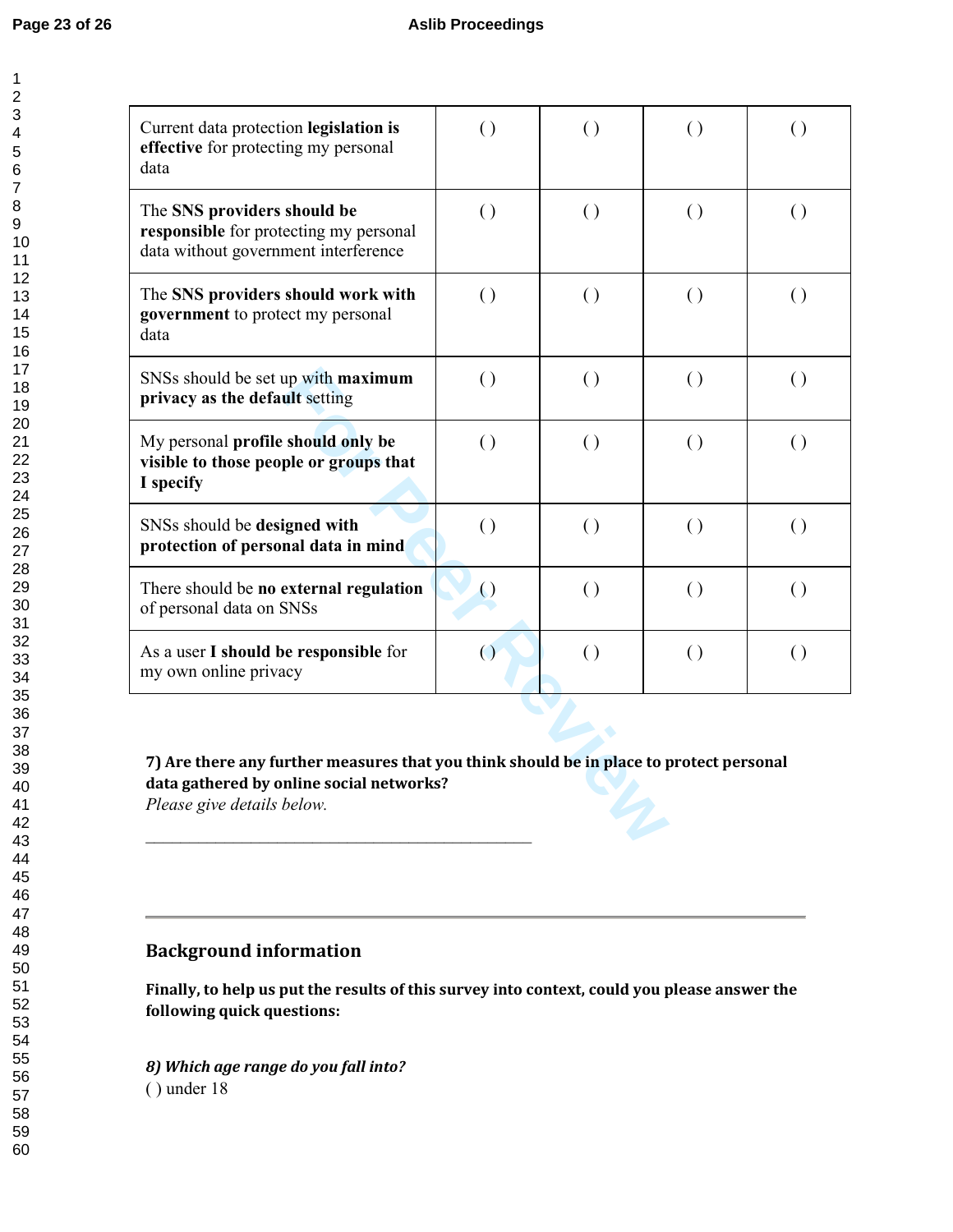|  | $() 18-24$    |
|--|---------------|
|  | $( ) 25 - 34$ |
|  | $() 35-44$    |
|  | $( ) 45 - 54$ |
|  | $()$ 55-64    |

 $( ) 65+$ 

#### *9) Gender*

- ( ) Male
- ( ) Female

# **Formal Second Second Second Second Second Second Second Second Second Second Second Second Second Second Second Second Second Second Second Second Second Section Section 2013 (Section 2013)<br>
<b>For Person Second Second Seco** *10) Are you a member of the LIS profession (this includes: librarians, information scientists, knowledge managers, records managers, information managers, and archivists)? Although this survey is primarily targeted at LIS professionals (including students), the results from all respondents will be included in the final analysis.*

( ) Yes

( ) No

#### **Consent form**

**In order to complete this survey we need your informed consent to store and process the data provided in your response. If you agree to your response being used, please answer 'Yes' to the question below. If you choose not to proceed, your response will be discarded.** 

*I agree that my response to this survey can be used for academic research and retained for future academic study. My response will be aggregated so that my identity is not revealed in any publication of results.\** 

( ) Yes

( ) No

#### **Consent check**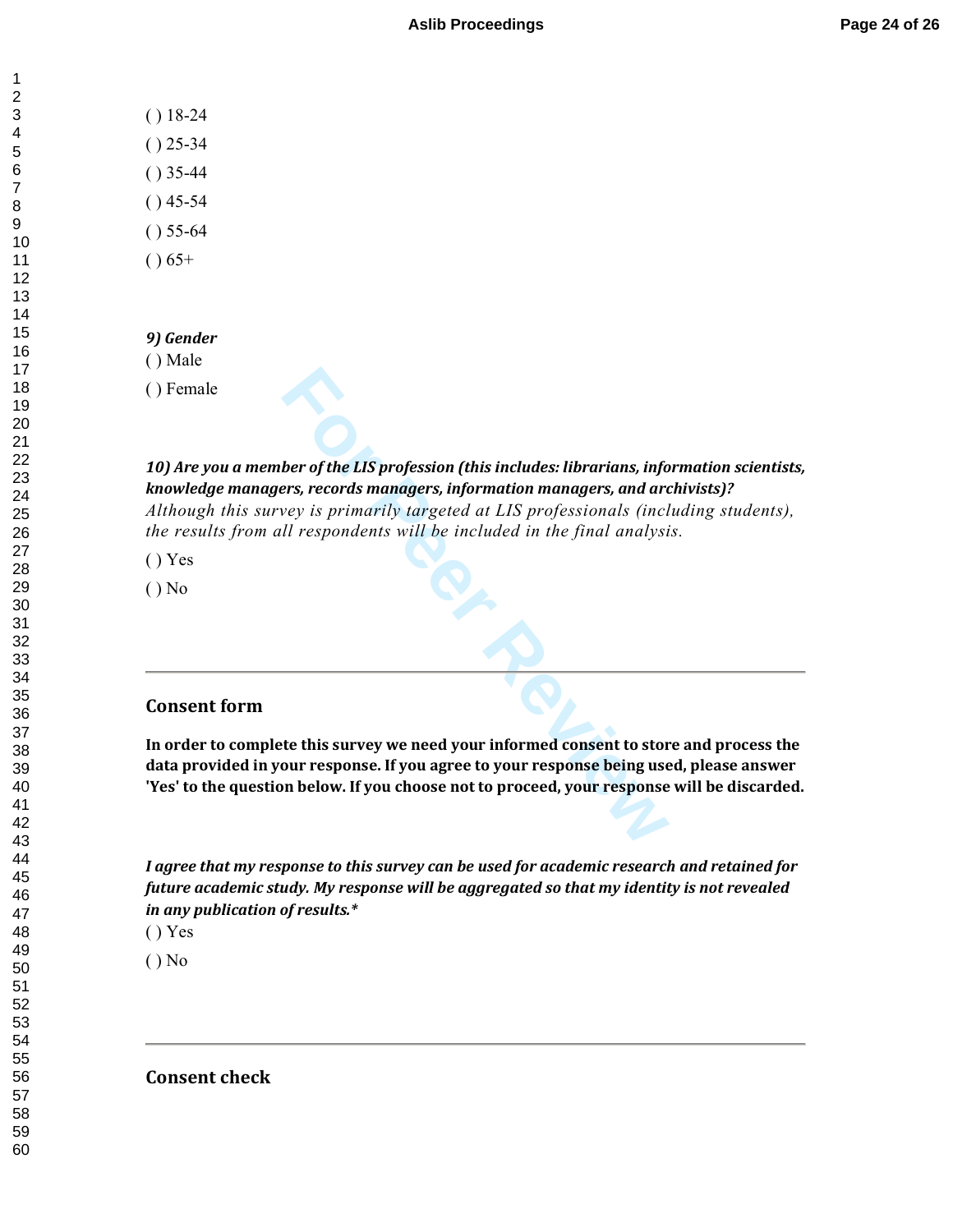$\mathbf{1}$ 

*Would you like to return to the survey consent form? If you click on 'No' this will confirm that you do not wish to participate in the survey and your response will be discarded.\**  ( ) Yes

( ) No

#### **Future contact**

*If you are interested in the results of this survey or in participating in a follow-up study, please select the box(es) below:* 

[ ] I would like to be sent a summary of the results of this survey

[ ] I would be interested in participating in a follow-up study

 $\mathcal{L}_\text{max}$  and  $\mathcal{L}_\text{max}$  and  $\mathcal{L}_\text{max}$ 

**My e-mail address is:** 

Exactly below.<br>
For a summary of the results of this survey<br>
sted in participating in a follow-up study<br>
is:<br>
For Peer Review and will not be passed on to a third part<br>
response and will not be passed on to a third part<br>
p *If you give your e-mail address it will only be used for the purposes you have indicated in this response and will not be passed on to a third party.*

**Thank You!** 

**Thank you for completing this survey.** 

**David Haynes** 

*David Haynes is currently researching the relationship between risk and regulation of social networking services as part of his PhD studies at the Centre for Information Science at City University London. He can be contacted at: david.haynes.1@city.ac.uk*